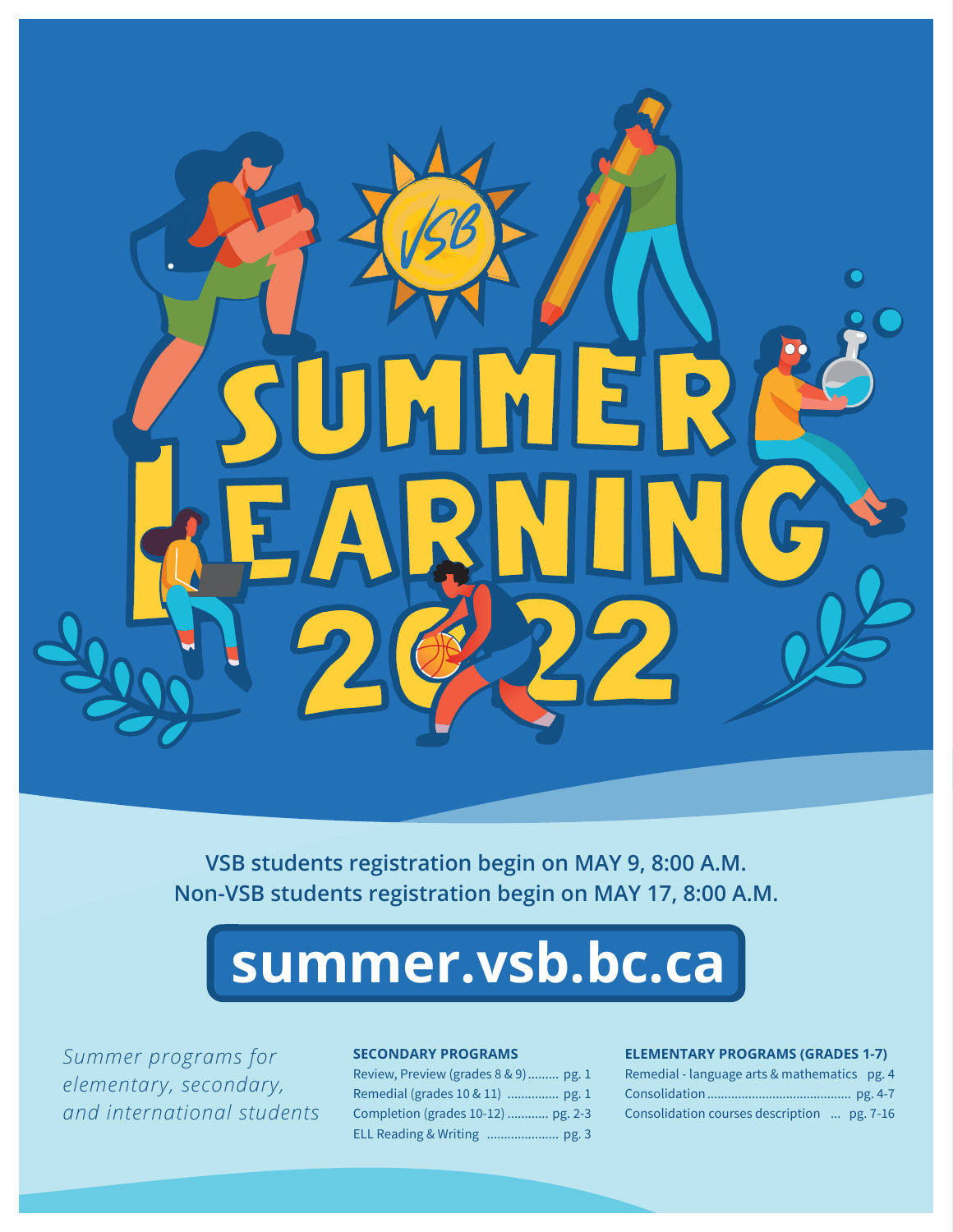**Class hours: Session 1 = 8:00-10:07 a.m. Session 2 = 10:25-12:32 a.m.** 

**These courses are designed to provide a preview of the course that students will be taking in the coming school year. Students will receive a student progress report at the conclusion of the course.**

| <b>SECONDARY PREVIEW</b>     | <b>Churchill</b> |       |       | John Oliver |       | <b>Point Grey</b> | Van Tech |       |
|------------------------------|------------------|-------|-------|-------------|-------|-------------------|----------|-------|
| <b>July 5 - 29 (Mon-Fri)</b> | Sess.            | Sess. | Sess. | Sess.       | Sess. | Sess.             | Sess.    | Sess. |
| <b>English 8 Preview</b>     |                  |       |       |             |       |                   |          |       |
| <b>English 9 Preview</b>     |                  |       |       |             |       |                   |          |       |
| <b>Mathematics 8 Preview</b> |                  |       |       |             |       |                   |          |       |
| <b>Mathematics 9 Preview</b> |                  |       |       |             |       |                   |          |       |
| <b>Science 8 Preview</b>     |                  |       |       |             |       |                   |          |       |
| <b>Science 9 Preview</b>     |                  |       |       |             |       |                   |          |       |

#### **SECONDARY REVIEW PROGRAM (Grade 8 & 9) July 5 – 29, Mon to Fri**

**Class hours: Session 1 = 8:00-10:07 a.m. Session 2 = 10:25-12:32 a.m.** 

**These courses are designed to provide a review of the course that students have taken in the 2021-2022 school year. Students will receive a student progress report at the conclusion of the course.**

| <b>SECONDARY REVIEW</b>        |              | <b>Churchill</b> |       | <b>John Oliver</b> |       | <b>Point Grey</b> |       | Van Tech   |  |
|--------------------------------|--------------|------------------|-------|--------------------|-------|-------------------|-------|------------|--|
| $July 5 - 29 (Mon-Fri)$        |              | Sess.<br>2       | Sess. | Sess.              | Sess. | Sess.             | Sess. | Sess.<br>2 |  |
| <b>English 8 Review</b>        | $\checkmark$ |                  |       |                    |       |                   |       |            |  |
| <b>English 9 Review</b>        |              |                  |       |                    |       | ✔                 |       |            |  |
| <b>Mathematics 8 Review</b>    |              |                  |       |                    |       |                   |       |            |  |
| <b>Mathematics 9 Review</b>    | $\checkmark$ |                  | J     |                    |       | ✔                 |       |            |  |
| <b>Science 8 Review</b>        | ✓            |                  |       |                    |       | ✔                 |       |            |  |
| <b>Science 9 Review</b>        |              |                  |       |                    |       |                   |       |            |  |
| <b>Social Studies 8 Review</b> |              |                  |       |                    |       |                   |       |            |  |
| <b>Social Studies 9 Review</b> |              |                  |       |                    |       |                   |       |            |  |

#### **SECONDARY REMEDIAL PROGRAM (Grades 10 & 11) July 5 – 29, Mon to Fri**

| <b>Class hours:</b> | Session 1 = $8:00-10:07$ a.m. | Session 2 = 10:25-12:32 a.m. |
|---------------------|-------------------------------|------------------------------|
|                     |                               |                              |

**The objective of this program is to provide those students who completed a course during the regular school year but were not successful or received a low 'Pass' an opportunity to improve their mark to a maximum of 63%. All assignments must be completed, and attendance must be satisfactory.**

| <b>SECONDARY REMEDIAL</b>                                | <b>Churchill</b> |         | John Oliver |         |         | Van Tech |
|----------------------------------------------------------|------------------|---------|-------------|---------|---------|----------|
| <b>July 5 – 29 (Mon-Fri)</b>                             | Sess. 1          | Sess. 2 | Sess. 1     | Sess. 2 | Sess. 1 | Sess. 2  |
| <b>Composition &amp; Literary Studies 10 ** Remedial</b> |                  |         |             |         |         |          |
| <b>Foundations &amp; Pre-Calculus Math 10 Remedial</b>   |                  |         |             |         |         |          |
| <b>Workplace Math 10 Remedial</b>                        |                  |         |             |         |         |          |
| <b>Pre-Calculus Math 11 Remedial</b>                     |                  |         |             |         |         |          |
| <b>Science 10 Remedial</b>                               |                  |         |             |         |         |          |
| <b>Social Studies 10 Remedial</b>                        |                  |         |             |         |         |          |

\*\* Students must successfully pass this integrated course in order to earn 4 credits for English Language Arts 10 (2 credits for Literary Studies 10 and 2 credits for Composition 10).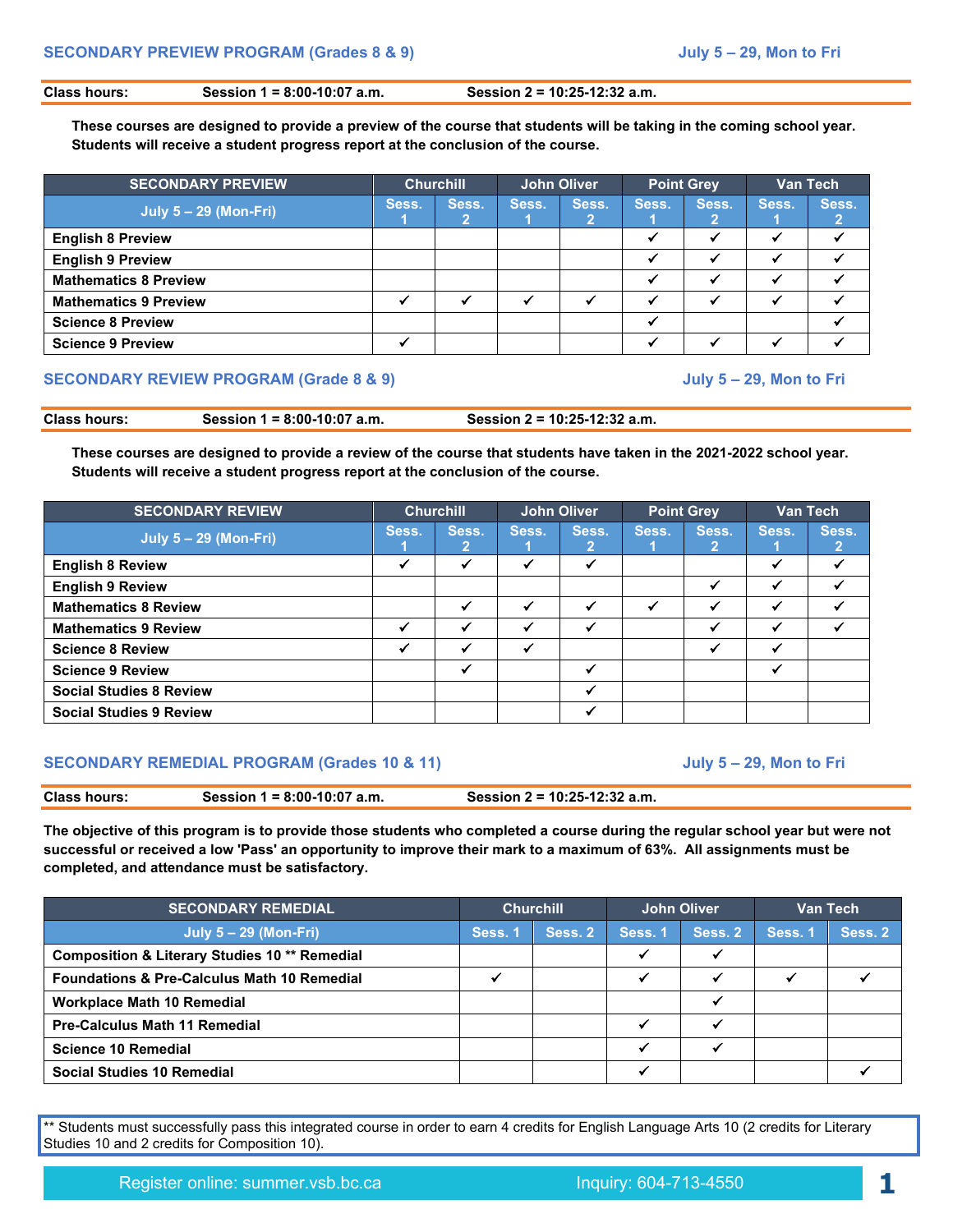#### **Class hours: A.M. = 8:00-11:40 a.m. P.M. – 12:20-4:00 p.m.**

**This program is intended for students who have not yet graduated and are under age 19 on July 1, 2022 and:** 

- **a) Wish to acquire credits toward secondary graduation.**
- **b) Wish to repeat a credit course to improve the mark.**
- **c) Wish to complete a post-secondary pre-requisite course.**

| <b>SECONDARY COMPLETION</b>               | <b>Churchill</b> |              |              | <b>John Oliver</b> | <b>Point</b><br><b>Grey</b> |              | <b>Van Tech</b> |
|-------------------------------------------|------------------|--------------|--------------|--------------------|-----------------------------|--------------|-----------------|
| July 5 - August 5 (Mon-Fri)               | <b>A.M.</b>      | <b>P.M.</b>  | <b>A.M.</b>  | <b>P.M.</b>        | <b>A.M.</b>                 | A.M          | <b>P.M.</b>     |
| <b>English Language Arts</b>              |                  |              |              |                    |                             |              |                 |
| Creative Writing & Literary Studies 10 ** |                  |              | $\checkmark$ | $\checkmark$       |                             |              |                 |
| Composition & Literary Studies 10 **      |                  |              |              |                    | $\checkmark$                | $\checkmark$ | ✓               |
| Composition 11                            | $\checkmark$     |              | $\checkmark$ | $\checkmark$       | ✔                           |              | ✓               |
| <b>Creative Writing 11</b>                |                  | $\checkmark$ |              |                    |                             | $\checkmark$ |                 |
| <b>Literary Studies 11</b>                | $\checkmark$     | ✓            |              |                    |                             | $\checkmark$ | $\checkmark$    |
| EFP Literary Studies & Writing 11         | ✓                |              |              |                    |                             | ✓            |                 |
| <b>English First Peoples 12</b>           | ✓                |              |              |                    |                             |              | ✓               |
| English Studies 12                        | ✓                | $\checkmark$ | $\checkmark$ | $\checkmark$       | $\checkmark$                | $\checkmark$ | ✔               |
| <b>Mathematics</b>                        |                  |              |              |                    |                             |              |                 |
| Foundations & Pre-Calculus Math 10        | $\checkmark$     | $\checkmark$ | $\checkmark$ | $\checkmark$       | $\checkmark$                | $\checkmark$ | ✓               |
| Workplace Math 10                         |                  |              |              |                    |                             |              | ✓               |
| Foundations of Math 11                    |                  |              | $\checkmark$ |                    |                             | $\checkmark$ |                 |
| Pre-Calculus Math 11                      | $\checkmark$     | $\checkmark$ | $\checkmark$ | $\checkmark$       | $\checkmark$                | $\checkmark$ | $\checkmark$    |
| Workplace Math 11                         |                  |              |              |                    |                             | $\checkmark$ |                 |
| Pre-Calculus Math 12                      | $\checkmark$     | $\checkmark$ | $\checkmark$ | $\checkmark$       | $\checkmark$                | $\checkmark$ | $\checkmark$    |
| <b>Science</b>                            |                  |              |              |                    |                             |              |                 |
| Science 10                                | $\checkmark$     | $\checkmark$ | ✓            | $\checkmark$       | ✓                           | ✓            | ✓               |
| Chemistry 11                              | $\checkmark$     | $\checkmark$ | $\checkmark$ | $\checkmark$       | $\checkmark$                | $\checkmark$ | ✓               |
| Life Sciences 11                          | $\checkmark$     | $\checkmark$ | $\checkmark$ | $\checkmark$       | $\checkmark$                | $\checkmark$ | $\checkmark$    |
| Physics 11                                | $\checkmark$     | $\checkmark$ | $\checkmark$ | $\checkmark$       | $\checkmark$                | $\checkmark$ | ✓               |
| Anatomy & Physiology 12                   | ✓                | $\checkmark$ |              |                    | $\checkmark$                | $\checkmark$ | ✓               |
| Chemistry 12                              | $\checkmark$     |              | $\checkmark$ |                    |                             |              | $\checkmark$    |
| Physics 12                                | $\checkmark$     | $\checkmark$ | ✓            |                    |                             |              |                 |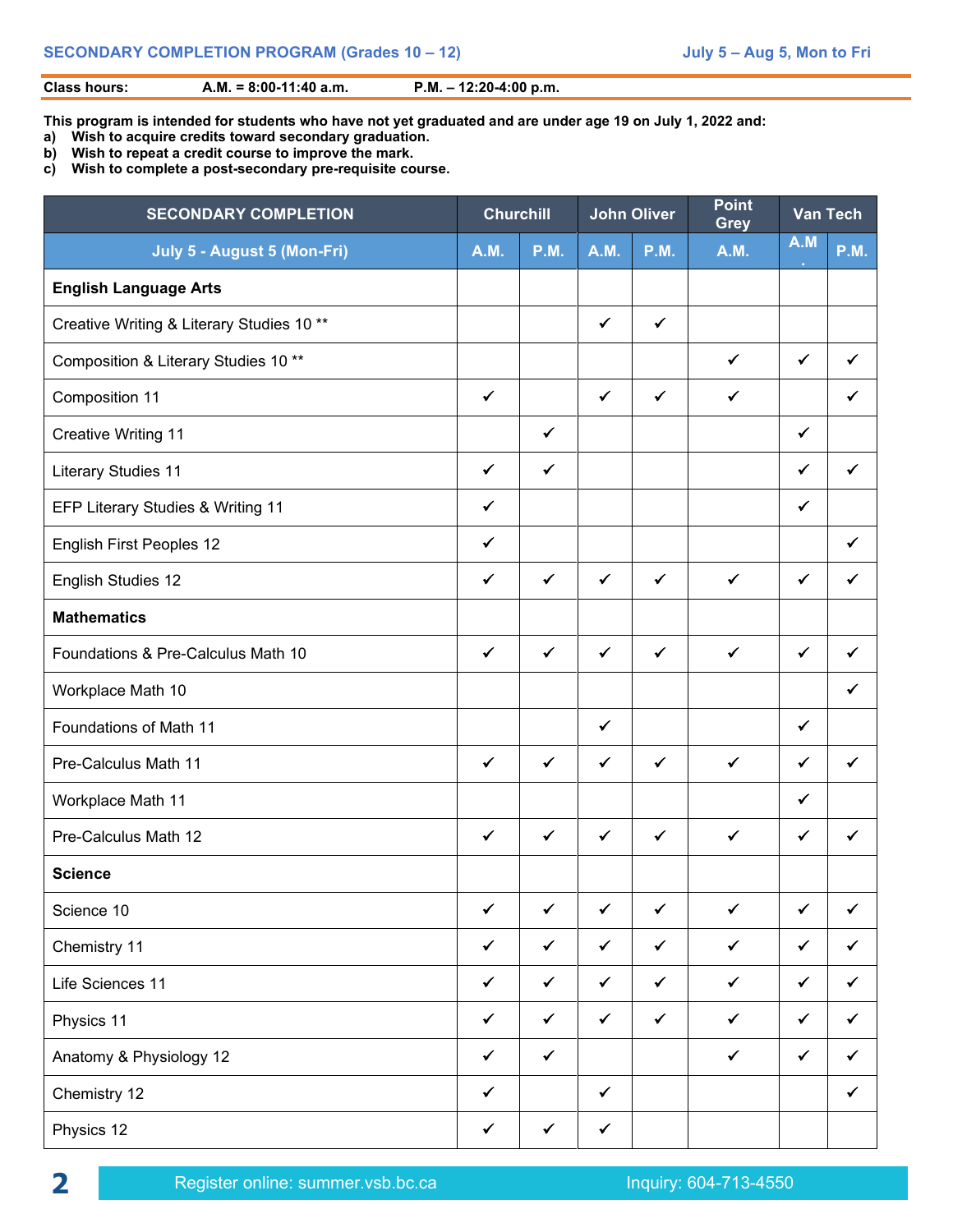| <b>Social Studies</b>                 |              |              |              |              |              |   |  |
|---------------------------------------|--------------|--------------|--------------|--------------|--------------|---|--|
| Social Studies 10                     | $\checkmark$ | $\checkmark$ | $\checkmark$ | $\checkmark$ | $\checkmark$ | ✓ |  |
| Explorations in Social Studies 11 *** |              | $\checkmark$ | $\checkmark$ |              | $\checkmark$ |   |  |
| 20th Century World History 12 ***     |              | $\checkmark$ |              |              |              |   |  |
| Asian Studies 12 ***                  |              |              |              |              |              |   |  |
| BC First People 12***                 | $\checkmark$ | $\checkmark$ |              |              |              | ✓ |  |
| Law Studies 12 ***                    | $\checkmark$ | $\checkmark$ |              |              |              |   |  |
| Physical Geography 12***              |              |              |              |              | $\checkmark$ |   |  |
| <b>Modern Language</b>                |              |              |              |              |              |   |  |
| French 10                             |              |              |              |              |              | ✓ |  |
| French 11*                            |              |              |              |              | $\checkmark$ | ✓ |  |
| Mandarin 11 Simplified                | $\checkmark$ |              |              |              |              |   |  |
| Mandarin 12 Simplified*               |              | ✓            |              |              |              |   |  |

\* Students who registered for Modern Languages:

French, Japanese, and Mandarin language courses (except Spanish 11 Beginners, Japanese 11 Beginners, and Mandarin 11) must have completed the previous level of the course for which they wish to register.

\*\* Students must successfully pass this integrated course in order to earn 4 credits for English Language Arts 10 (2 credits for Literary Studies 10 and 2 credits for Composition 10 or Creative Writing 10).

\*\*\*Students can choose from any Grade 11 or 12 Social Studies courses to fulfill the grade 11/12 social studies graduation requirement. Social Studies 10 is a recommended course for students prior to Social Studies Grade 11 and 12 courses.

#### **SECONDARY ENGLISH LANGUAGE LEARNING (ELL Reading & Writing) – Grades 8-12 July 5 – 29, Mon to Fri**

**Class hours: Session 1 = 8:00-10:07 a.m. Session 2 = 10:25-12:32 a.m.** 

**This course offers newcomer students the opportunity to improve their listening, speaking, reading and writing skills in a welcoming and supportive environment. Come meet new friends, learn more about your community and leave with greater confidence knowing that you've strengthened your English language skills over the summer.**

| <b>SECONDARY PREVIEW</b>         | <b>Churchill</b> |       | John Oliver  |       | <b>Point Grev</b> |       | Van Tech |               |
|----------------------------------|------------------|-------|--------------|-------|-------------------|-------|----------|---------------|
| July $5 - 29$ (Mon-Fri)          | Sess.            | Sess. | <b>Sess.</b> | Sess. | Sess.             | Sess. | Sess.    | <b>Sess</b> ! |
| <b>ELL Reading &amp; Writing</b> |                  |       |              |       |                   |       |          |               |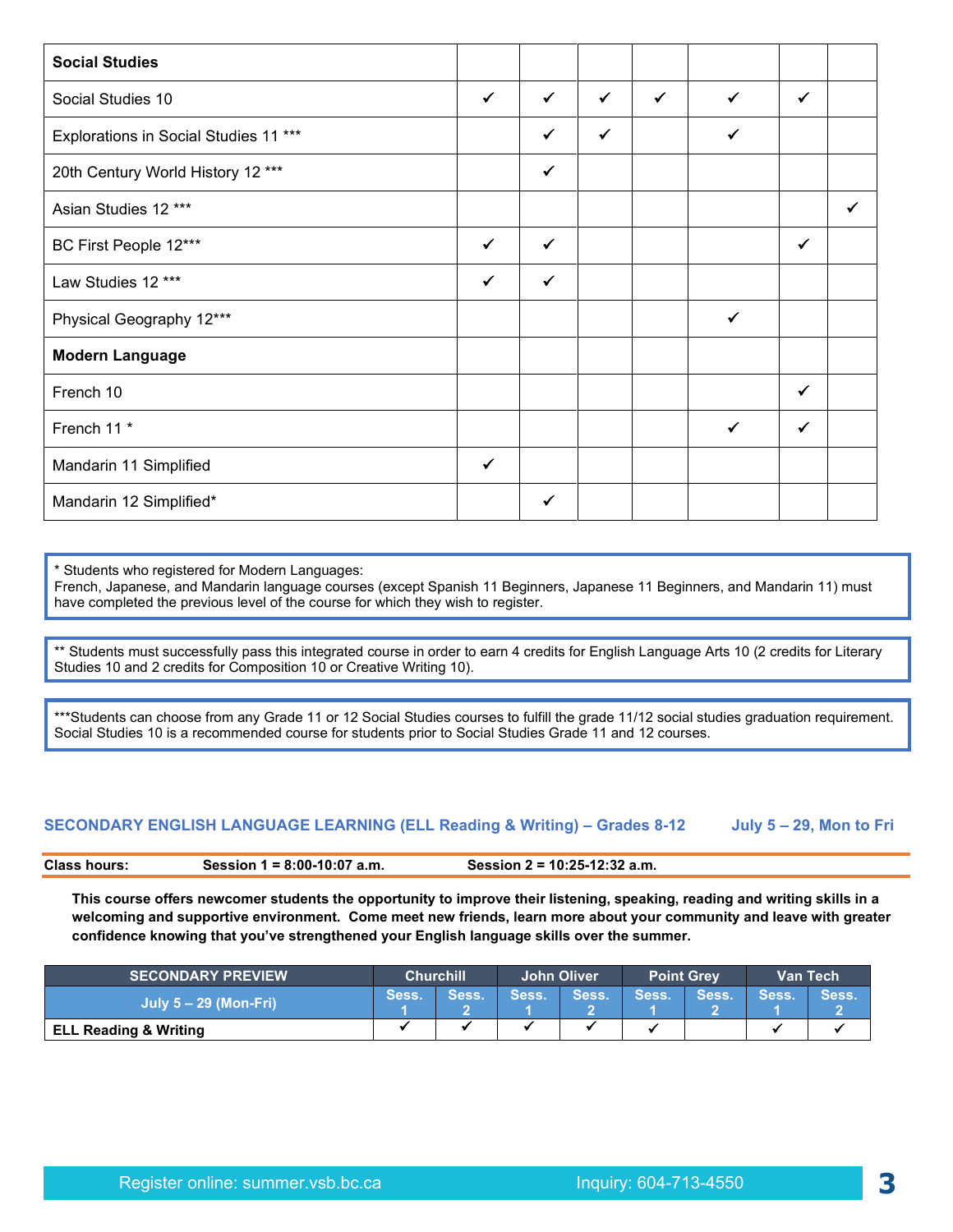#### **ELEMENTARY REVIEW/CONSOLIDATION PROGRAM (Grades 1-7) July 5 – 22, Mon to Fri**

Henderson Elementary, the matrix of the Mt. Pleasant Elementary, the Mt. Pleasant Elementary,

**Morning Class: 9:00-11:52 a.m. Afternoon Class: 12:30 – 3:22 p.m.**

Nootka Elementary, 3375 Nootka St. Tecumseh Elementary, 1850 E. 41st Ave Trafalgar Elementary, 4170 Trafalgar Street Van Horne Elementary, 5855 Ontario Street

#### **REVIEW LITERACY & NUMERACY**

**Student will review the skills taught in the 2021/2022 school year. Students MUST register in their level as of June 30, 2022.** 

**If registration for Review Literacy & Numeracy 1-7 classes are lower than expected, courses will be combined into: 1) primary 2) intermediate.**

|                               |      | Henderson<br>Elementary | Mt. Pleasant<br>Elementary |             | <b>Nootka</b><br>Elementary |             | Tecumseh<br>Elementary |      |      | Trafalgar<br>Elementary |     | Van Horne<br>Elementary |
|-------------------------------|------|-------------------------|----------------------------|-------------|-----------------------------|-------------|------------------------|------|------|-------------------------|-----|-------------------------|
| July $5 - 22$ ,<br>Mon to Fri | A.M. | P.M.                    | <b>A.M.</b>                | <b>P.M.</b> | A.M.                        | <b>P.M.</b> | A.M.                   | P.M. | A.M. | P.M                     | A.M | P.M.                    |
| <b>Grades (1-7)</b>           |      |                         |                            |             |                             |             |                        |      |      |                         |     |                         |

**CONSOLIDATION COURSES -** Description of courses are on pages 7.

**Student will review and learn new skills from a combination of language Arts, Mathematics and Science.** Students MUST register in their Grade level as of June 30, 2022.

#### **Henderson Elementary**

| <b>Ministry Funded</b>                                                                                                            | <b>A.M.</b> | <b>P.M.</b> |
|-----------------------------------------------------------------------------------------------------------------------------------|-------------|-------------|
| Getting Ready for Grade 1 (Kindergarten)                                                                                          |             |             |
| Art Adventures with Awesome Authors (Grades 1-3)                                                                                  |             |             |
| Hooked on Reading & Writing (Grades 1-3)                                                                                          |             |             |
| Nature Based Literacy (Grades 1-3)                                                                                                |             |             |
| Read! Write! Score! (Grades 1-3)                                                                                                  |             |             |
| Nutty Number Sense and Math Games (Grades 2-3)                                                                                    |             |             |
| Getting Ready for Grade 4 (Grade 3)                                                                                               |             |             |
| Write Everything! (Grades 3-5)                                                                                                    |             |             |
| Blast from the past! (Grades 4-7)                                                                                                 |             |             |
| Exploring Science (Grades 4-7)                                                                                                    |             |             |
| Fun with Stories, Songs and Art (Grades 4-7)                                                                                      |             |             |
| Pumped up for High School (Grades 6-7)                                                                                            |             |             |
| Fee Based (Non-Funded): These courses are not funded by Ministry of Education. Students are able to register at \$330 per course. |             |             |
| Design Thinking for Young Engineers (Grades 1-3)                                                                                  |             |             |
| Sizzling Summer of Science (Grades 1-3)                                                                                           |             |             |
| Creative Multimedia Presentation & Research (Grades 4-7)                                                                          |             |             |
| Summer of S.T.E.A.M. (Grades 4-7)                                                                                                 |             |             |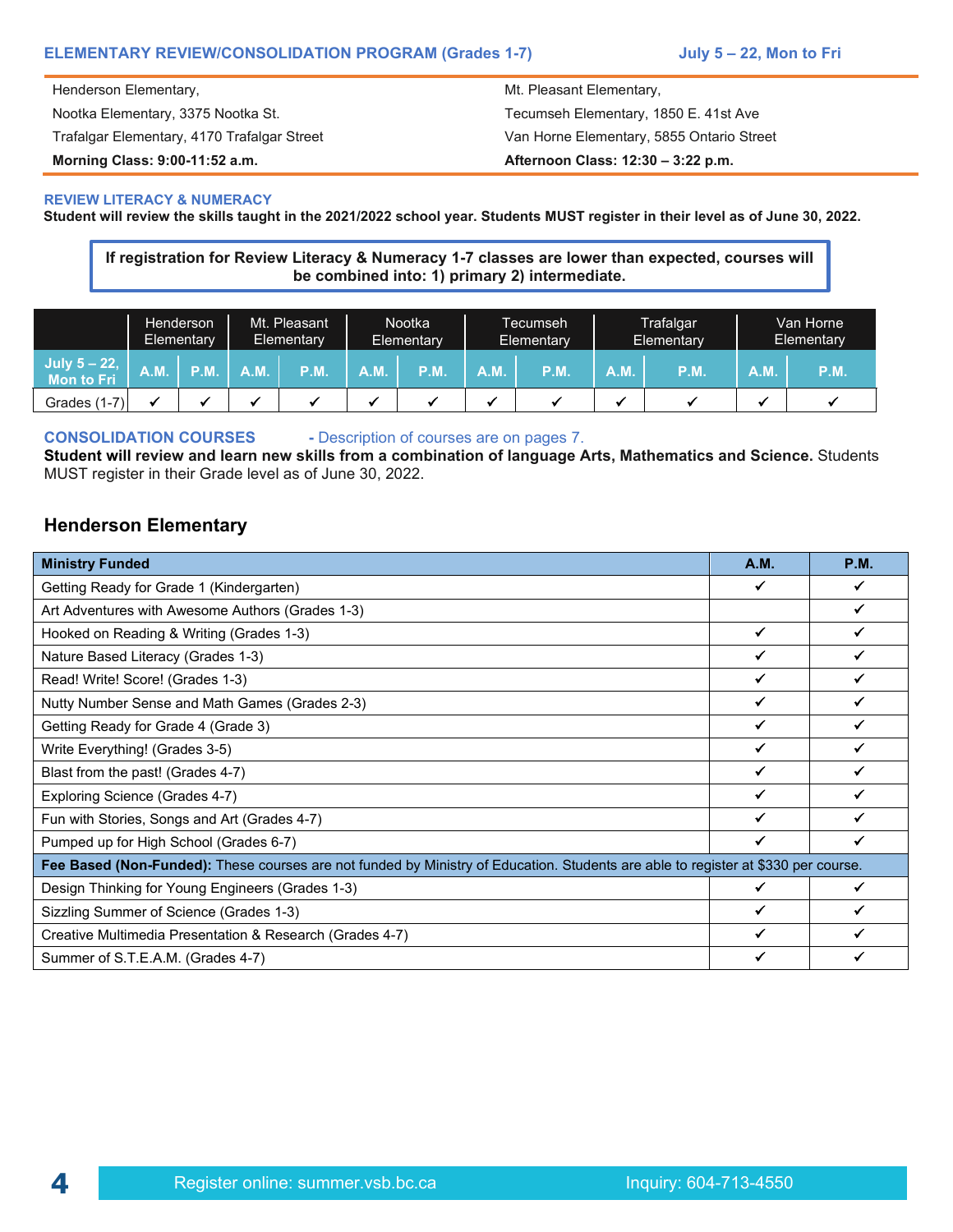## **Mt. Pleasant Elementary**

| <b>Ministry Funded</b>                                                                                                            | <b>A.M.</b> | <b>P.M.</b> |
|-----------------------------------------------------------------------------------------------------------------------------------|-------------|-------------|
| Getting Ready for Grade 1 (Kindergarten)                                                                                          |             | ✔           |
| Literacy through Awesome Art (Grades 1-3)                                                                                         |             |             |
| Story Workshop (Grades 1-3)                                                                                                       |             |             |
| Wonderous, Wild World of Hands-on Science (Grades 1-3)                                                                            |             |             |
| Nutty Number sense and Math Games (Grades 2-3)                                                                                    | ✔           |             |
| Getting Ready for Grade 4 (Grade 3)                                                                                               |             |             |
| Exploration in Drama and Literacy (Grades 4-7)                                                                                    |             |             |
| Music, Song Writing, & Literacy (Grades 4-7)                                                                                      |             |             |
| Outside Fun with Literacy & Math (Grades 4-7)                                                                                     |             |             |
| Writing & Literacy as a Global Citizen (Grades 4-7)                                                                               |             |             |
| Getting Ready for Grade 8 Science & Math (Grades 7)                                                                               | ✔           |             |
| Fee Based (Non-Funded): These courses are not funded by Ministry of Education. Students are able to register at \$330 per course. |             |             |
| Music, Dance, Drama & Literacy (Grades 1-3)                                                                                       |             |             |
| Rad Robots - Meet the Ozobots (Grades 2-3)                                                                                        |             |             |
| Cooperative Creative STEAM Challenges (Grades 4-7)                                                                                |             |             |
| Creative Multimedia Presentation & Research (Grades 4-7)                                                                          |             |             |

# **Nootka Elementary**

| <b>Ministry Funded</b>                                                                                                            | <b>A.M.</b> | <b>P.M.</b> |
|-----------------------------------------------------------------------------------------------------------------------------------|-------------|-------------|
| Getting Ready for Grade 1 (Kindergarten)                                                                                          |             |             |
| Learning to Love Literacy (Grades K-1)                                                                                            |             | √           |
| Fun with Science (Grades 1-3)                                                                                                     |             |             |
| Hooked on Reading & Writing (Grades 1-3)                                                                                          |             |             |
| Literacy and Numeracy in Nature (Grades 1-3)                                                                                      |             |             |
| Sports, Games & Writing (Grades 1-3)                                                                                              |             |             |
| Getting Ready for Grade 4 (Grade 3)                                                                                               |             |             |
| Fun with Science (Grades 4-7)                                                                                                     |             |             |
| Math with a Purpose (Grades 4-7)                                                                                                  |             |             |
| Math, Games, Puzzles and Art (Grades 4-7)                                                                                         |             |             |
| Research, Write, Present! (Grades 4-7)                                                                                            |             |             |
| Pumped up for High School (Grades 6-7)                                                                                            |             | ✔           |
| Fee Based (Non-Funded): These courses are not funded by Ministry of Education. Students are able to register at \$330 per course. |             |             |
| Animal Science (Grades 1-3)                                                                                                       |             | √           |
| Summer Games & Outdoor Adventures! (Grades 1-3)                                                                                   |             |             |
| Summer of S.T.E.A.M. (Grades 2-3)                                                                                                 |             |             |
| S.T.E.A.M. Intermediate (Grades 4-7)                                                                                              |             |             |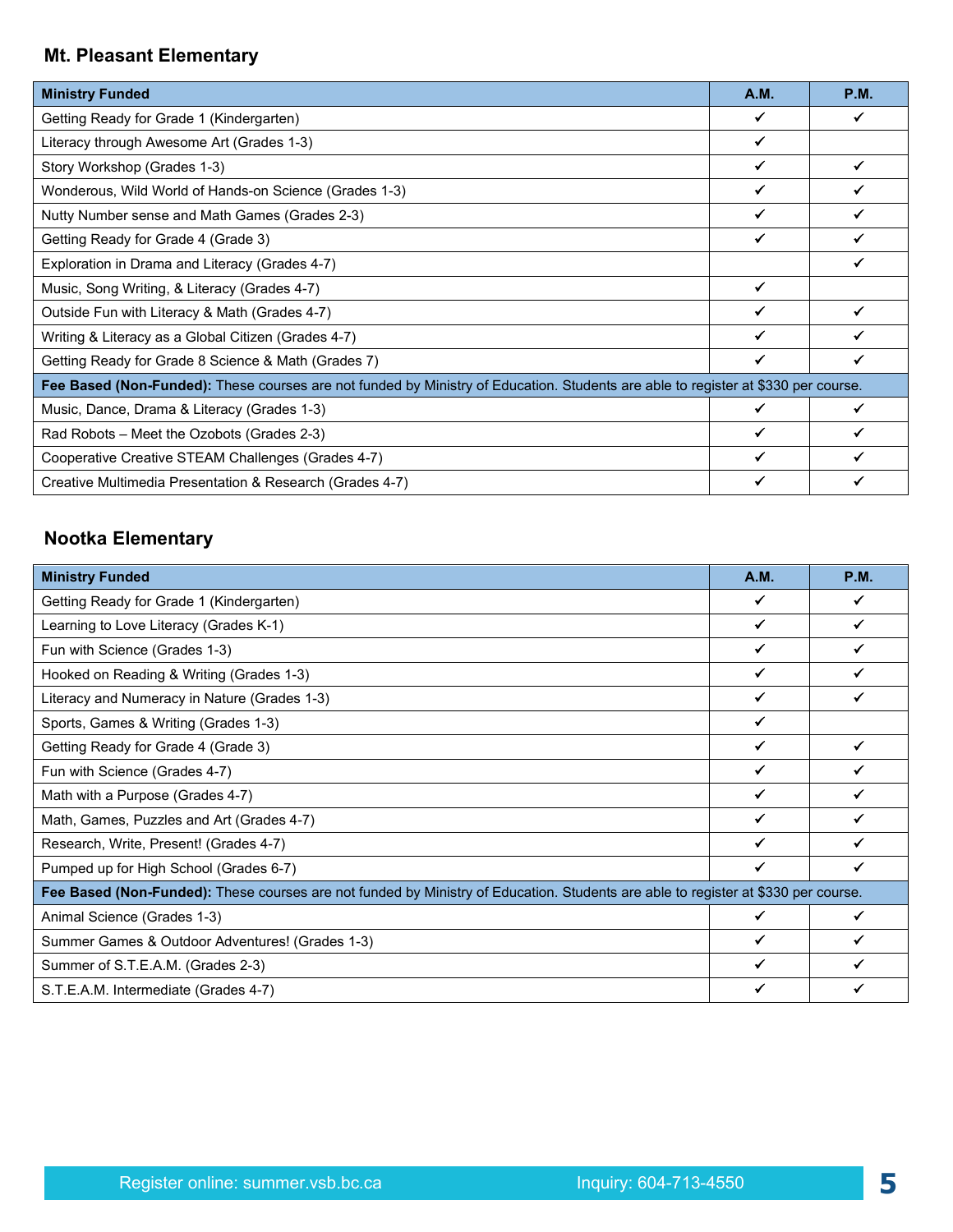# **Tecumseh Elementary**

| <b>Ministry Funded</b>                                                                                                            | <b>A.M.</b>  | <b>P.M.</b>  |  |  |
|-----------------------------------------------------------------------------------------------------------------------------------|--------------|--------------|--|--|
| Art & ADST (Grades 1-3)                                                                                                           | ✓            | $\checkmark$ |  |  |
| Getting Ready for Grade 1 (Kindergarten)                                                                                          | ✔            | ✓            |  |  |
| Creative Writing and Active Play (Grades 1-3)                                                                                     | $\checkmark$ | $\checkmark$ |  |  |
| Fun in the Sun: Science Magic (Grades 1-3)                                                                                        | ✓            | ✔            |  |  |
| Hooked on Reading & Writing (Grades 1-3)                                                                                          | $\checkmark$ | $\checkmark$ |  |  |
| Nature Based Literacy (Grades 1-3)                                                                                                | ✓            | ✔            |  |  |
| Reading, Math & Sports (Grades 1-3)                                                                                               | $\checkmark$ | ✓            |  |  |
| Getting Ready for Grade 4 (Grade 3)                                                                                               | ✓            | ✓            |  |  |
| Exploring Creative Writing Through Literature (Grades 3-4)                                                                        | $\checkmark$ | $\checkmark$ |  |  |
| Create Your Own Comic Book (Grades 4-7)                                                                                           |              | ✓            |  |  |
| Exploring Science (Grades 4-7)                                                                                                    | $\checkmark$ | ✓            |  |  |
| Math and Writing through Sports (Grades 4-7)                                                                                      | ✔            | ✓            |  |  |
| Reading, Comprehension, Writing and Speaking (Grades 4-7)                                                                         | $\checkmark$ | $\checkmark$ |  |  |
| Sharpen Your Writing Skills (Grades 4-7)                                                                                          | ✓            |              |  |  |
| Pumped up for High School (Grades 6-7)                                                                                            | ✓            | $\checkmark$ |  |  |
| Fee Based (Non-Funded): These courses are not funded by Ministry of Education. Students are able to register at \$330 per course. |              |              |  |  |
| Aspiring Architects (Grades 1-3)                                                                                                  | ✓            | $\checkmark$ |  |  |
| Fun with Coding (Grades 3-5)                                                                                                      | ✔            | ✓            |  |  |
| A Summer of S.T.E.A.M (Grades 4-7)                                                                                                | ✔            | ✓            |  |  |
| Early Engineers (Grades 4-7)                                                                                                      |              | ✓            |  |  |

## **Trafalgar Elementary**

| <b>Ministry Funded</b>                                                                                                            | <b>A.M.</b>  | <b>P.M.</b>  |  |
|-----------------------------------------------------------------------------------------------------------------------------------|--------------|--------------|--|
| Getting Ready for Grade 1 (Kindergarten)                                                                                          | ✓            | ✓            |  |
| Fun with Phonics (Grades 1-2)                                                                                                     | $\checkmark$ | $\checkmark$ |  |
| Super Science (Grades 1-3)                                                                                                        | ✓            | ✓            |  |
| Get Outdoors - Fun with Writing (grades 1-3)                                                                                      |              | ✓            |  |
| I Can't wait for Grade 4 (Grade 3)                                                                                                |              |              |  |
| Get Outdoors – Fun with Writing (grades 4-5)                                                                                      | $\checkmark$ | ✔            |  |
| The Great Reading and Writing Experience (Grades 4-6)                                                                             | ✓            | ✓            |  |
| Become a Better Reader! (Grades 4-7)                                                                                              |              | ✓            |  |
| Create Your Own Comic! (Grades 4-7)                                                                                               | $\checkmark$ | $\checkmark$ |  |
| Financial Literacy (Grades 4-7)                                                                                                   | $\checkmark$ | ✓            |  |
| ipad Adventures in Learning (Grades 4-7)                                                                                          | $\checkmark$ | ✓            |  |
| Junior Journalists (Grades 4-7)                                                                                                   |              |              |  |
| Math: Beyond the Worksheet (Grades 4-7)                                                                                           | $\checkmark$ |              |  |
| Thought Detectives: Critical Thinking (Grades 4-7)                                                                                | ✓            |              |  |
| Fee Based (Non-Funded): These courses are not funded by Ministry of Education. Students are able to register at \$330 per course. |              |              |  |
| Exploring Nature through Art, Literacy, and Play (Grades K-3)                                                                     | ✓            | ✓            |  |
| Summer of S.T.E.A.M. (Grades 1-3)                                                                                                 | $\checkmark$ | ✔            |  |
| ADST Early Engineers (Grades 4-7)                                                                                                 | ✓            | ✔            |  |
| Script Writing and Movie Making (Grades 4-7)                                                                                      |              |              |  |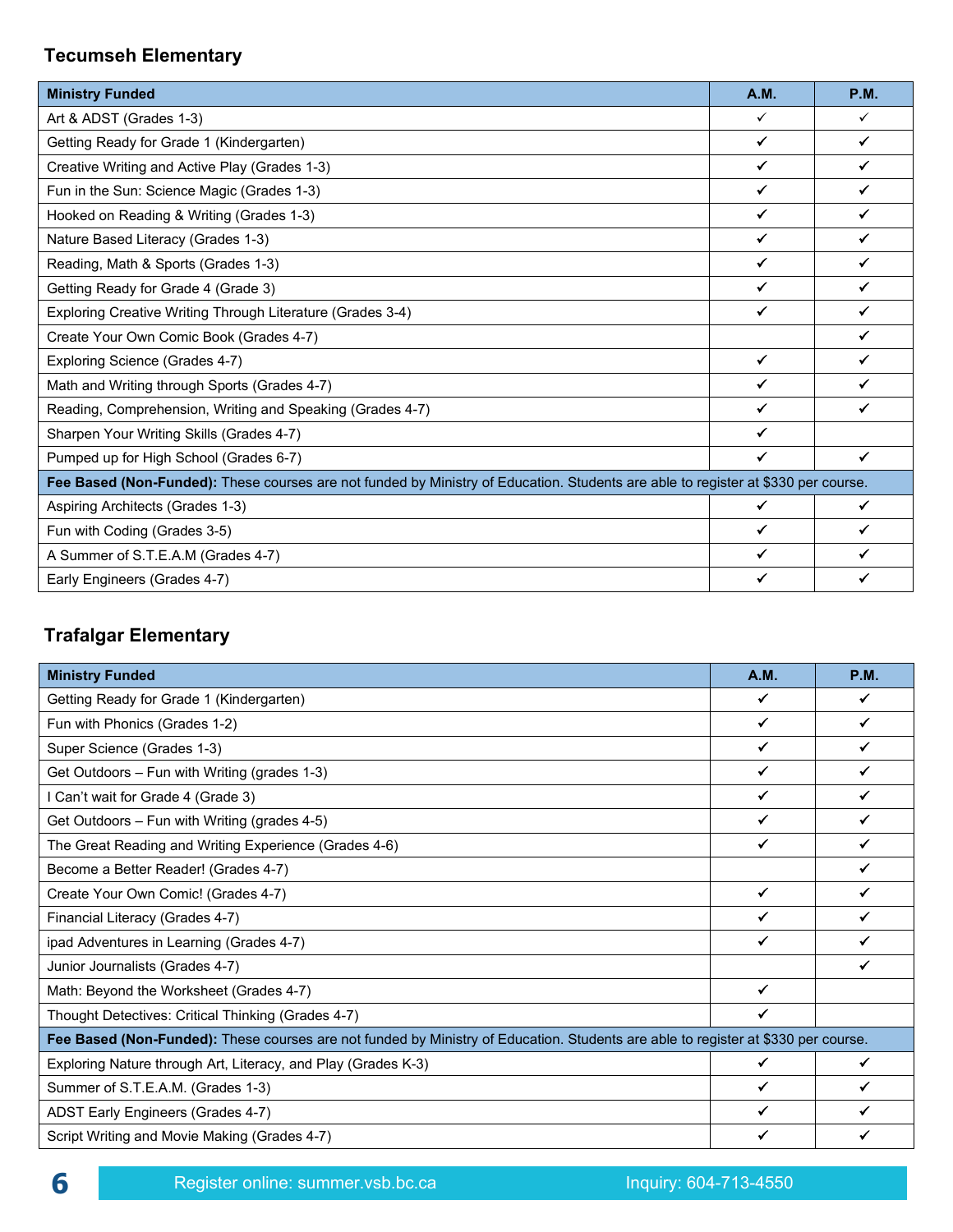#### **Van Horne Elementary**

| <b>Ministry Funded</b>                                                                                                            | <b>A.M.</b>  | <b>P.M.</b>  |  |  |
|-----------------------------------------------------------------------------------------------------------------------------------|--------------|--------------|--|--|
| Getting Ready for Grade 1! (Kindergarten)                                                                                         | ✓            | ✓            |  |  |
| Creative Scientists! (Grades 1-3)                                                                                                 |              | $\checkmark$ |  |  |
| Hooked on Writing! (Grades 1-3)                                                                                                   | ✓            | ✔            |  |  |
| Learning to Love Literacy (Grades 1-3)                                                                                            | ✔            | ✔            |  |  |
| Read, Write, Play! (Grades 1-3)                                                                                                   | ✓            | $\checkmark$ |  |  |
| Stories Live within Us (Grades 1-3)                                                                                               | ✓            |              |  |  |
| Getting Ready for Grade 4 (Grade 3)                                                                                               | ✓            | $\checkmark$ |  |  |
| Math Games, Puzzles and Art (Grades 4-5)                                                                                          | ✔            |              |  |  |
| Read and Respond to Great Stories! (Grades 4-7)                                                                                   | ✓            | ✓            |  |  |
| Young Entrepreneurs (Grades 4-7)                                                                                                  | ✓            |              |  |  |
| Can You Science? (Grades 6-7)                                                                                                     | ✔            | $\checkmark$ |  |  |
| Pumped up for High School (Grades 6-7)                                                                                            | ✓            |              |  |  |
| Fee Based (Non-Funded): These courses are not funded by Ministry of Education. Students are able to register at \$330 per course. |              |              |  |  |
| Summer of STEM: Science! Technology! Engineering! Math! (Kindergarten)                                                            | ✔            |              |  |  |
| Garden Writing! (Grades 1-3)                                                                                                      | ✓            | $\checkmark$ |  |  |
| Peer Engineer (Grades 1-3)                                                                                                        | ✔            |              |  |  |
| Summer of STEAM: Space Science (Grades 1-3)                                                                                       | $\checkmark$ | $\checkmark$ |  |  |
| Summer of STEM: Science! Technology! Engineering! Math! (Grades 1-3))                                                             |              | $\checkmark$ |  |  |
| Peer Engineer (Grades 4-7)                                                                                                        |              |              |  |  |
| Essential Study Skills for Academic Success in High School (Grade 7)                                                              |              |              |  |  |

## **ELEMENTARY REMEDIAL/CONSOLIDATION PROGRAM**

## **Grades 1-7 July 5 – 22, Mon to Fri**

**CONSOLIDATION COURSES DESCRIPTION – Check the Summer School Website for additional courses that may added after publication of this program brochure.**

## **Henderson Elementary**

#### **Getting Ready for Grade 1 (Kindergarten)**

Join us for an adventure and get ready for Grade One! Students will participate in many engaging activities to help develop their Math and Literacy skills. We will learn about the building blocks of reading and writing as well as important concepts in Number Sense. Math activities will include patterns, greater than and less than, addition and subtraction. 

#### **Art Adventures with Awesome Authors (Grades 1-3)**

Inspired by great picture books, students become the artists and storytellers themselves! This course will spark young children's love of great stories, writing, and art. Come have fun with brushes, pencils, paint and more!

#### **Hooked on Reading & Writing (Grades 1-3)**

Students will have a chance to enhance their reading and writing skills through engaging lessons and activities. Students will read a variety of texts to inform and improve both their creative and informational writing skills. The focus will be on developing ideas, fluency and word choice in writing and strengthening comprehension and vocabulary in their reading.

#### **Nature Based Literacy (Grades 1-3)**

Come and discover all the fascinating things that can be learned outdoors. Through an integrated approach to learning (Literacy, Math, Science, Art) students will be encouraged to develop an understanding of the connections found in nature.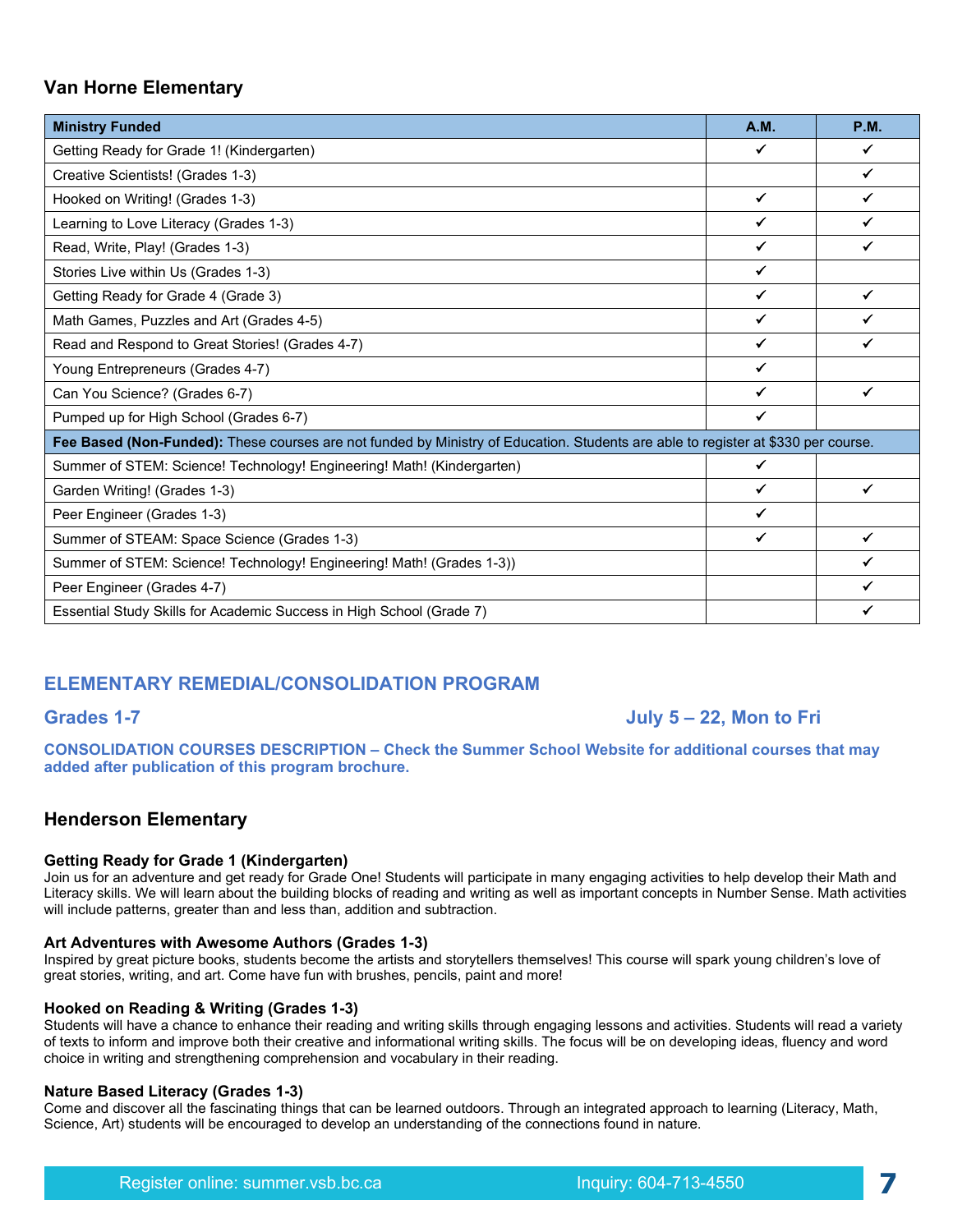#### **Read! Write! Score! (Grades 1-3)**

Come and challenge yourself this summer! Work out both your body and your mind. Improve your endurance and build confidence. Boost your skills both in the classroom and on the court. Explore a variety of sports, learn the rules, and research different athletes. Develop your reading and writing skills while having fun playing various sports. Everyone wins when you are ready to Read, Write and Score!

#### **Nutty Number Sense and Math Games (Grades 2-3)**

This hands-on course will set a strong foundation in mathematics. Students will explore a variety of math manipulatives and visual aids to create a deeper understanding of numbers. Exploring different ways to represent quantities will help students develop computational fluency. Exciting math games will end the day, where children will get to put their skills to the test and solidify their learning.

#### **Getting Ready for Grade 4 (Grade 3)**

The transition from Primary to Intermediate for students is a critical step. This course is designed to help Grade 3 students get a preview of the expectations and curriculum associated with Grade 4. Topics covered will focus on Language Arts and Math with particular emphasis on developing independence and effective work habits.

#### **Write Everything! (Grades 3-5)**

Learn to write everything, from fairytales to skits to comics! Students will improve their writing skills and creativity in a fun and inspiring environment. Using art, drama and oral presentation skills they will share their writing and bring it to life!

#### **Blast from the past! (Grades 4-7)**

Come explore major turning points in History with exciting lessons and activities! Using technology as our time machine, we will learn about the rich, diverse, and compelling stories of Canada and the world. In class and outside students will investigate how diversity, multiculturalism and amazing human innovation have shaped the world we live in today!

#### **Exploring Science (Grades 4-7)**

Explore the mysteries and methods of Science! Students will explore the laws of Science through engaging and hands-on experiments. By using an inquiry approach, students will learn to think and present as a scientist. Let's have fun experimenting!

#### **Fun with Stories, Songs and Art (Grades 4-7)**

Be inspired by magic, music, and words! In this course, students will be immersed in a variety of magic-themed novels and poetry and have the opportunity to respond through art and drama. Whether you want to be an artist, author, or actor, this course is for you!

#### **Pumped up for High School (Grades 6-7)**

This course will help Grade 7 students review important time-management strategies, practice different study methods, and write, edit and present a persuasive essay. Math concepts will be reviewed daily. Student will also make a plan for a healthy physical, social and emotional approach to their learning.  

#### **FEE-BASED (Non-Funded)**

#### **Design Thinking for Young Engineers (Grades 1-3)**

Explore the engineering design process while building hands-on STEAM (Science, Technology, Engineering, the Arts, and Mathematics) projects in an interactive environment. We will dive into projects made to encourage creativity and engage students in developing a STEAM mindset.

#### **Sizzling Summer of Science (Grades 1-3)**

Fill your science notebook with hands-on experiments! Everyone will feel like a real scientist as we make predictions, record observations, and conduct summer-themed experiments. Leave lab coats at home but bring your love for learning!

#### **Creative Multimedia Presentations & Research (Grade 4-7)**

How do you make that 21st century project pop? Intermediate students will develop their skills in creating a variety of multimedia presentations that may include PowerPoint, Prezi, iMovie and others. Students will grow their online research skills and their digital literacy. Students will get to work on mini research and inquiry projects and pursue topics of interest.

#### **Summer of S.T.E.A.M. (Grades 4-7)**

Looking for a hands-on, practical course that integrates science, technology, engineering, art and math? Then S.T.E.A.M is for you! Through engagement in various small project-based activities, this inquiry-based course empowers students to take ownership of their learning and become the innovators of tomorrow!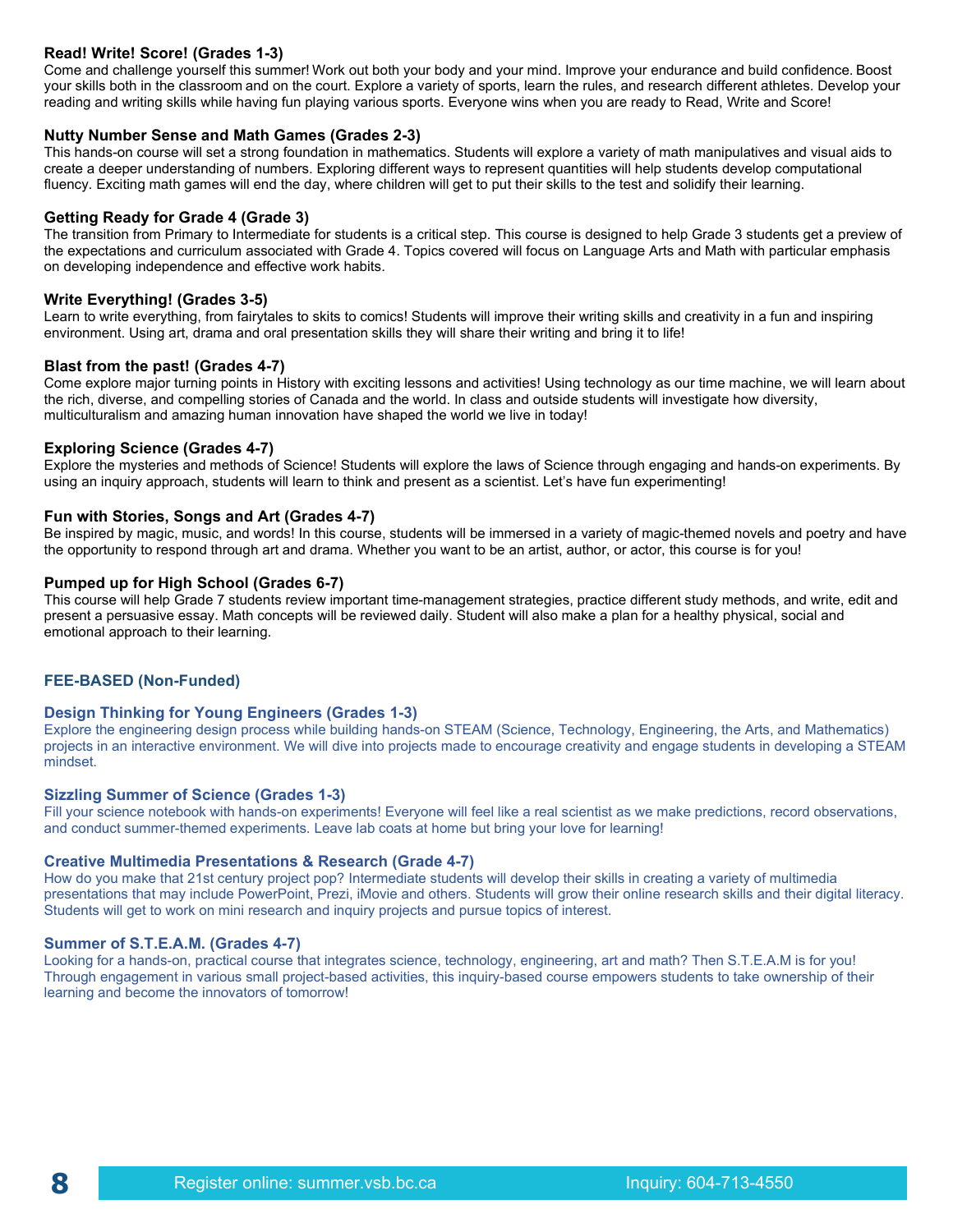## **Mt. Pleasant Elementary**

#### **Getting Ready for Grade 1 (Kindergarten)**

Join us for an adventure and get ready for Grade One! Students will participate in many engaging activities to help develop their Math and Literacy skills. We will learn about the building blocks of reading and writing as well as important concepts in Number Sense. Math activities will include patterns, greater than and less than, addition and subtraction. 

#### **Literacy Through Awesome Art (Grades 1-3)**

This course is designed to expand young children's love of reading through art. Each day we will study a different children's author, discuss the artistic forms and techniques used, and then have fun creating our own artwork.

#### **Story Workshop (Grades 1-3)**

Children LOVE stories! Using a variety of appealing materials such as paint, clay, pastels, Lego, fabric and more, children create, invent, and generate their own stories. As they play and explore with different mediums, they build and foster language skills that encourage confident story tellers. At the same time, they also learn about the story writing process in a fun and engaging way. Story Workshop invites and inspires literacy learners to use their imaginations and see themselves as authors; sharing with others the unique stories that live within them. (All language learners welcome!)

#### **Wonderous, Wild World of Hands-on Science (Grades 1-3)**

In this course, students will have fun being creative and learning through a variety of indoor and outdoor, hands-on science activities. Through engaging chemistry experiments, our junior scientists will be encouraged to ask questions, stay curious and make new discoveries. We will get our hands dirty exploring and investigating the diversity of the natural world around us with some outdoor education. Builders and makers will learn about energy and force through fun and creative activities.

#### **Nutty Number Sense and Math Games (Grades 2-3)**

This hands-on course will set a strong foundation in mathematics. Students will explore a variety of math manipulatives and visual aids to create a deeper understanding of numbers. Exploring different ways to represent quantities will help students develop computational fluency. Exciting math games will end the day, where children will get to put their skills to the test and solidify their learning.

#### **Getting Ready for Grade 4 (Grade 3)**

The transition from Primary to Intermediate for students is a critical step. This course is designed to help Grade 3 students get a preview of the expectations and curriculum associated with Grade 4. Topics covered will focus on Language Arts and Math with particular emphasis on developing independence and effective work habits.

#### **Exploration in Drama and Literacy (Grades 4-7)**

This course will introduce the basic pillars of drama and explore character development through voice, movement and imagination and apply these elements in scenes, improv and short plays. Students will have a daily journal, have daily writing exercises and be encouraged to work collaboratively to create and/or participate in a dramatic scene/skit and conclude with a final dramatic performance.

#### **Music, Song Writing, & Literacy (Grades 4-7)**

This course will introduce the fundamentals of music, theory and rhythm while students can have the opportunity to explore both the ukulele and guitar to further develop their musicianship skills. All students will learn the basis of songwriting and deepen their literacy and writing through independent and group collaborations and conclude with a final music project presentation based on their own choice of instrument and music composition.

#### **Outside Fun with Literacy & Math (Grades 4-7)**

This intermediate level course will engage learners through both classroom and outdoors activities at the school and neighbourhood parks. Students will have the opportunity to connect with the local environment, while continuing to develop their literacy and math skills. What data can we find outside? How do we make sense of it? Together we will make outdoor learning meaningful, memorable, and fun by asking lots of questions, playing many games together, and keeping our bodies active!

#### **Writing & Literacy as a Global Citizen (Grades 4-7)**

The world is constantly becoming a smaller and more connected place. Students will build their literacy skills while learning about the world around them. Students will learn about current issues and their impact on themselves, others and the global community. These lessons will aim to improve student literacy skills and help them to explore and express their ideas.

#### **Getting Ready for Grade 8 Science & Math (Grade 7)**

This course will focus on developing key scientific skills - such as designing and running your own experiment, dissections, and microscopy – through fun, hands-on labs and activities. Content will be from grade 7, 8 and beyond with a focus on biology. Two bridge units in math will be included for students to feel comfortable with some challenging upcoming concepts, strengthening and extending grade 7 knowledge.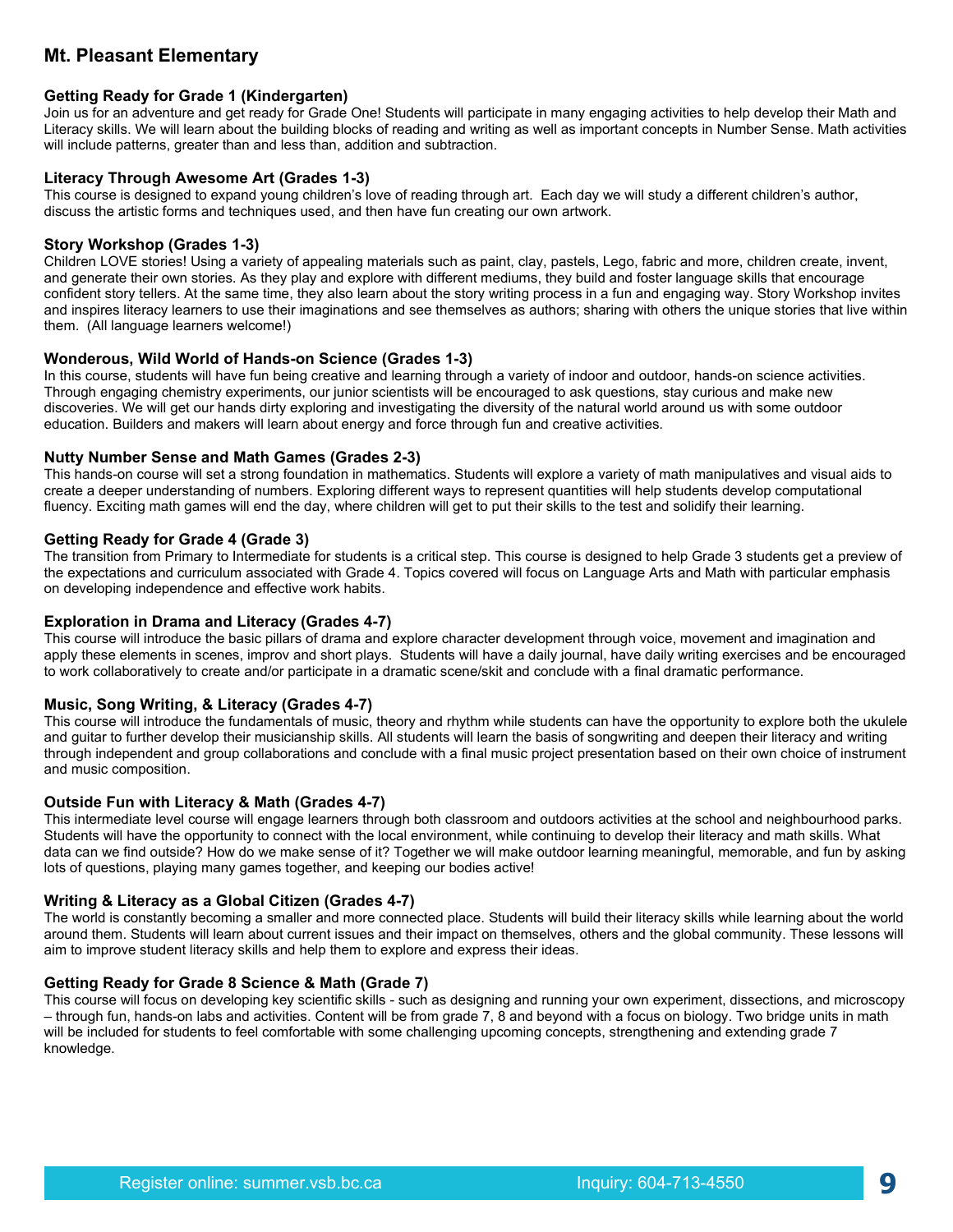#### **FEE-BASED (Non-Funded)**

#### **Music, Dance, Drama, & Literacy (Grades 1-3)**

Let your child's creativity shine with Music, Dance, Drama and Literacy! The Music, Dance, Drama and Literacy course provides an excellent foundation for students to develop their literacy skills while engaging in fun, creative and collaborative activities and projects. Elements of the course include; singing, dancing, rhythm games, drama games, song and script writing. Bring your imagination and let's have some fun!

#### **Rad Robots – Meet the Ozobots (Grade 2-3)**

Students will be introduced to the tiny Ozobot robots. They will learn different methods for controlling and programing the Ozobots. This course includes some simple coding and will help develop creativity and problem-solving skills. Students will engage in a variety of challenge activities with the Ozobots.

#### **Cooperative Creative STEAM Challenges (Grades 4-7)**

Ever wonder what you could build with everyday items like bottles, boxes, and containers? In this class, we will connect the science, technology, engineering, art, and math together to engage in hands on experiments, create unique take home projects, and apply critical thinking during the creative design process.

#### **Creative Multimedia Presentations & Research (Grade 4-7)**

How do you make that 21st century project pop? Intermediate students will develop their skills in creating a variety of multimedia presentations that may include PowerPoint, Prezi, iMovie and others. Students will grow their online research skills and their digital literacy. Students will get to work on mini research and inquiry projects and pursue topics of interest.

#### **Nootka Elementary**

#### **Getting Ready for Grade 1! (Kindergarten)**

Join us for an adventure and get ready for Grade One! Students will participate in many engaging activities to help develop their Math and Literacy skills. We will learn about the building blocks of reading and writing as well as important concepts in Number Sense. Math activities will include patterns, greater than and less than, addition and subtraction.

#### **Learning to Love Literacy (Grades K-1)**

Whether you read a little or a lot, this class makes reading fun for everyone. Learn to Love Literacy introduces new reading strategies to students and strengthens old ones in a low-pressure setting with content that captures student's interests and imaginations.

#### **Fun with Science (Grades 1-3)**

Do you like fun and exciting science experiments? Do you like learning in a hands on setting and designing your own experiments? Learn about chemical reactions, life-cycles of plants, motion and more in this fun and upbeat summer experience.

#### **Hooked on Reading & Writing (Grades 1-3)**

Students will have a chance to enhance their reading and writing skills through engaging lessons and activities. Students will read a variety of texts to inform and improve both their creative and informational writing skills. The focus will be on developing ideas, fluency and word choice in writing and strengthening comprehension and vocabulary in their reading.

#### **Literacy and Numeracy in Nature (Grades 1-3)**

Enjoy the beautiful weather while you build connections with your outdoor community and deepen your understanding of numeracy, literacy, plants, insects and much more.

#### **Sports, Games & Writing (Grades 1-3)**

Are you looking forward to getting outside this summer with kids your age to engage in cooperative games and sports activities while learning to improve your writing skills? If so, this class if for you! Students of different abilities & skill levels will participate in safe outdoor activities while developing some strategies to expand their writing ability.

#### **Getting Ready for Grade 4 (Grade 3)**

The transition from Primary to Intermediate for students is a critical step. This course is designed to help Grade 3 students get a preview of the expectations and curriculum associated with Grade 4. Topics covered will focus on Language Arts and Math with particular emphasis on developing independence and effective work habits. 

#### **Fun with Science (Grades 4-7)**

Participate in fun and exciting experiments. Do you like learning in a hands on setting and designing your own experiments? Learn about chemical reactions, laws of physics, Outer Space and more in this fun and upbeat summer experience.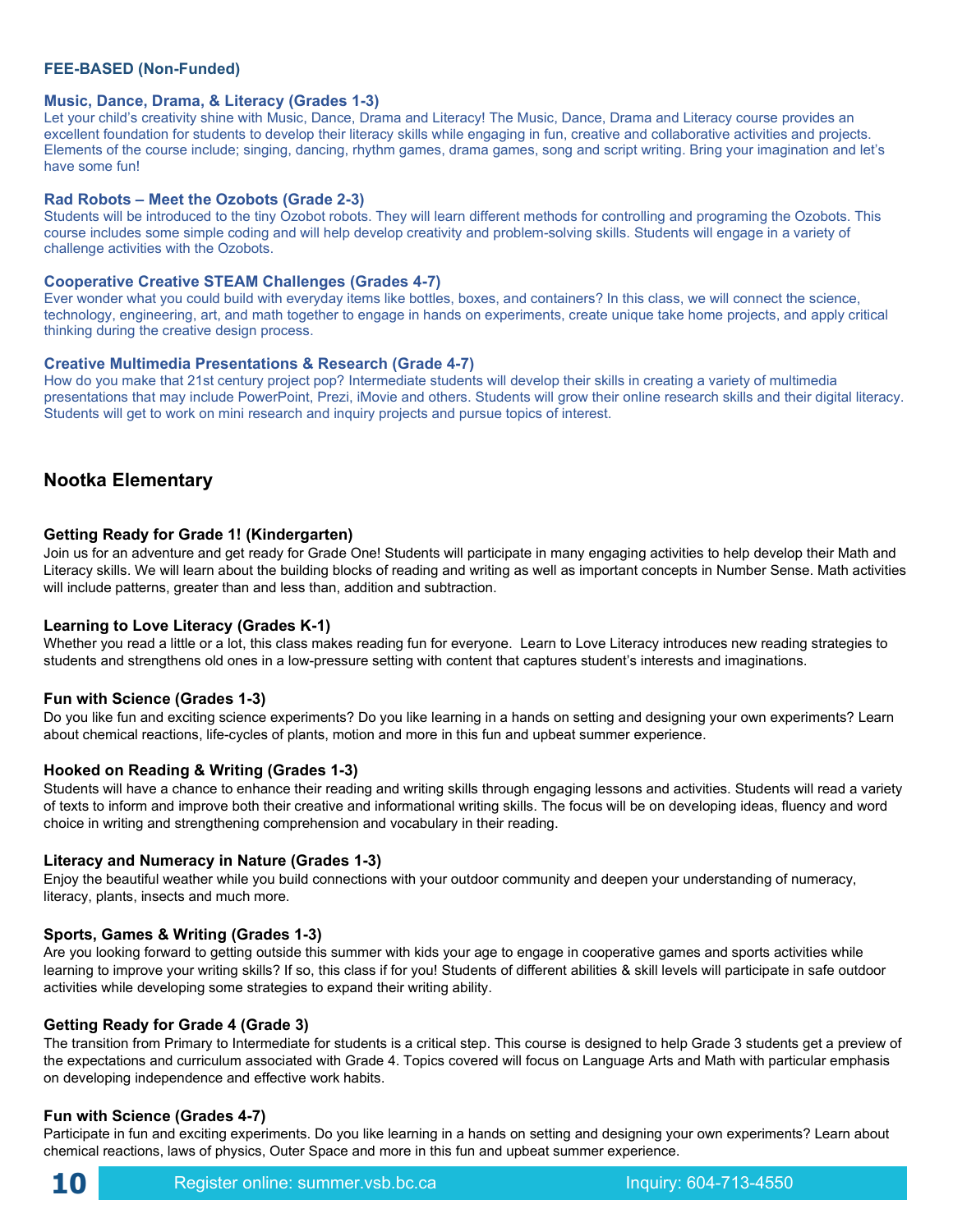#### **Math with a Purpose (Grades 4-7)**

If you think math is all about tests and letter grades, you couldn't be more wrong! As well as learning new math, you will use math for practical purposes. Whether it's solving everyday math problems or using math during sports and games. You'll be amazed at how useful math really is!

#### **Math, Games, Puzzles and Art (Grades 4-7)**

Students will sharpen their computation and problem-solving skills through a variety of math games, puzzles and art activities. This fun and engaging course uses hands-on activities and interactive challenges to build and strengthen a student's understanding of math concepts. Students will be provided with games, activities, and strategies that can be used in the future.

#### **Research, Write, Present! (Grades 4-7)**

Have you ever wondered how something was made/created? With this course, you can find out! Students will develop and practice their research skills, writing style, and their own personal flair when giving a presentation. The course will offer a collaborative and inquiry learning process for students to explore and research various topics of interest. Students will be given the opportunity to decide on the different topics for each week. On each topic, the students will be given graphic organizers, links to explore and plan their write-up. They will have the opportunity to share each step with their partners in their groups. At the end of each week, each group will have the opportunity to present their research work to the entire class in multi-modal ways.

#### **Pumped up for High School (Grades 6-7)**

This course will help Grade 6, 7 students practice time-management and study methods, generate persuasive writing, complete long-term science projects, and feel prepared to succeed in high school. Core math concepts will be reviewed daily. Students will leave feeling more empowered in their role as a high school student.

#### **FEE-BASED (Non-Funded)**

#### **Animal Science (Grades 1-3)**

Travel to the Ocean, Mountains and through the Safari to meet the animals that live there! We will be exploring their habitats and learning about Sea Turtles, Bears, and Cheetahs! Come explore with us and keep a suitcase of treasures we create together!

#### **Summer Games & Outdoor Adventures! (Grades 1-3)**

This class is for students of all skill levels and abilities. Get ready for scavenger hunts, games and sports in safe and inclusive setting. Weather permitting, students will spend ample lots of time outside the classroom setting enjoying fresh air & activities.

#### **Summer of S.T.E.A.M. (Grades 2-3)**

Science. Technology. Engineering. Art. and Math! Enjoy a summer of fun using a variety of academic skills (reading, writing and math) to explore the theme of Robots! Meet Dot, Dash, Osmo, and Ozobot! Students will be engaged in the wonderful world of coding!

#### **S.T.E.A.M. Intermediate (Grades 4-7)**

Looking for a hands-on, practical course that integrates science, technology, engineering, art and math? Then S.T.E.A.M is for you! Through engagement in various small project-based activities, this inquiry-based course empowers students to take ownership of their learning and become the innovators of tomorrow! 

#### **Tecumseh Elementary**

#### **Art & ADST (Grades 1-3)**

Welcome to Art & ADST! In this course students will participate in creative and innovative art projects that also have a basis in ADST (Applied Design, Skills and Technologies). We will use a variety of different materials and techniques to create unique and awe-inspiring projects. Projects could range from Pendulum Painting and Melted Crayon art to Shrinky Dinks and Nature-Inspired Suncatchers!

#### **Getting Ready for Grade 1 (Kindergarten)**

Join us for an adventure and get ready for Grade One! Students will participate in many engaging activities to help develop their Math and Literacy skills. We will learn about the building blocks of reading and writing as well as important concepts in Number Sense. Math activities will include patterns, greater than and less than, addition and subtraction.

#### **Creative Writing and Active Play (Grades 1-3)**

Welcome to Creative Writing and Active Play! Would you like to create and write about your own superhero, or persuade the teacher to throw the class an ice-cream party, or share a story about your worst accident? Children will use their imagination and prior experiences to develop paragraph writing including main idea, supporting details, concluding sentence, sentence structure, grammar and vocabulary. There will also be some time for outdoor activities to get the children's brain juice flowing? Come share your love for writing, fun and imagination!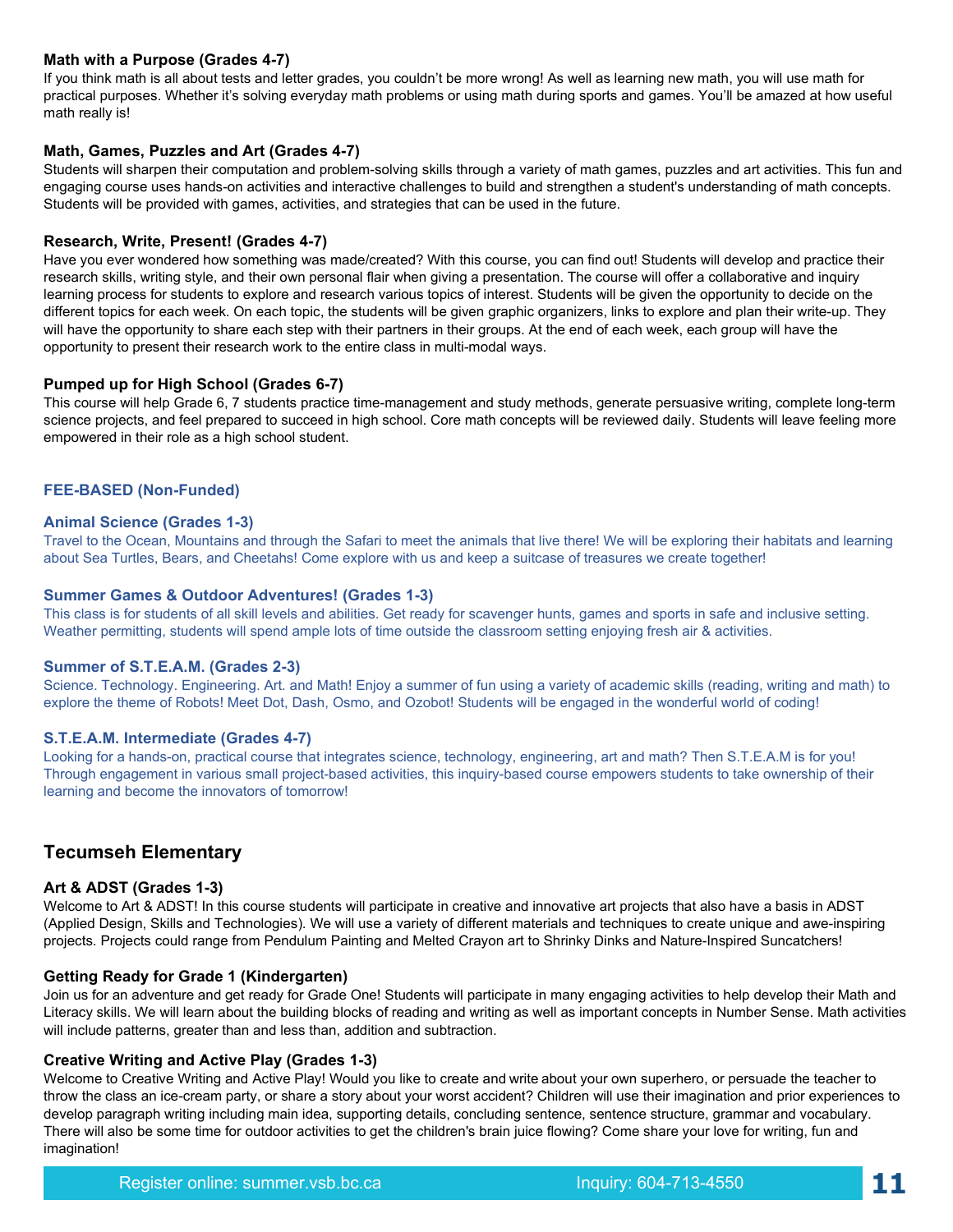#### **Fun in the Sun: Science Magic (Grades 1-3)**

Students in this primary program will learn about the scientific method and various principles through active hands-on experimentation both in and out of the classroom!

#### **Hooked on Reading & Writing (Grades 1-3)**

Students will have a chance to enhance their reading and writing skills through engaging lessons and activities. Students will read a variety of texts to inform and improve both their creative and informational writing skills. The focus will be on developing ideas, fluency and word choice in writing and strengthening comprehension and vocabulary in their reading.

#### **Nature Based Literacy (Grades 1-3)**

Come and discover all the fascinating things that can be learned outdoors. Through an integrated approach to learning (Literacy, Math, Science, Art) students will be encouraged to develop an understanding of the connections found in nature.

#### **Reading, Math & Sports (Grades 1-3)**

Exercise your mind this summer! Students will gain and develop various sports skills as well as academic skills. By participating in team sports and working on reading and Math skills, students will build confidence and strengthen their abilities.

#### **Getting Ready for Grade 4 (Grade 3)**

The transition from Primary to Intermediate for students is a critical step. This course is designed to help Grade 3 students get a preview of the expectations and curriculum associated with Grade 4. Topics covered will focus on Language Arts and Math with particular emphasis on developing independence and effective work habits. 

#### **Exploring Creative Writing Through Literature (Grades 3-4)**

Are you ready to become a powerful writer? This course is designed for students who wish to develop a strong writing ability and are ready to step into a rich world of literature and imagination. Students will learn to captivate readers with the use of descriptive language in their writing. Emphasis will be placed on extending ideas, using details, organization and sentence structure.

#### **Create Your Own Comic Book (Grades 4-7)**

Students will explore their voice as a storyteller while practicing and improve written language skills in the process of creating their own comic book. Blending creating writing with visual art, students will learn how to better tell and analyze stories in both literary and visual media.

#### **Exploring Science (Grades 4-7)**

Explore the mysteries and methods of Science! Students will explore the laws of Science through engaging and hands-on experiments. By using an inquiry approach, students will learn to think and present as a scientist. Let's have fun experimenting!

#### **Math and Writing through Sports (Grades 4-7)**

This is a course designed to allow students to develop their academic skills while participating in a variety of popular sports. Students will have the opportunity to collect and review data from games and use their Math skills through applied practice. Students will be given the opportunity to discuss, read and write about various topics in the world of sports. Students will also develop writing and research skills by learning about various athletes and sports.

#### **Reading, Comprehension, Writing and Speaking (Grades 4-7)**

This course will focus on further developing reading comprehension, writing and speaking skill. Students will strengthen these skills through a variety of themes, such as animals, space and other interesting topics to make this course engaging and fun! We will learn from and create comics trips, narratives, non-fiction, fiction readers' theater and presentations.

#### **Sharpen Your Writing Skills (Grades 4-7)**

Students will learn about the writing strengths they already possess and how they can further develop those skills to create effective stories, essays or posts. Students will develop writers' fluency through the use of daily creative writing warm-us and exposure to the relationship that exists between reading and writing.

#### **Pumped up for High School (Grades 6-7)**

This course will help Grade 6, 7 students practice time-management and study methods, generate persuasive writing, complete long-term science projects, and feel prepared to succeed in high school. Core math concepts will be reviewed daily. Students will leave feeling more empowered in their role as a high school student.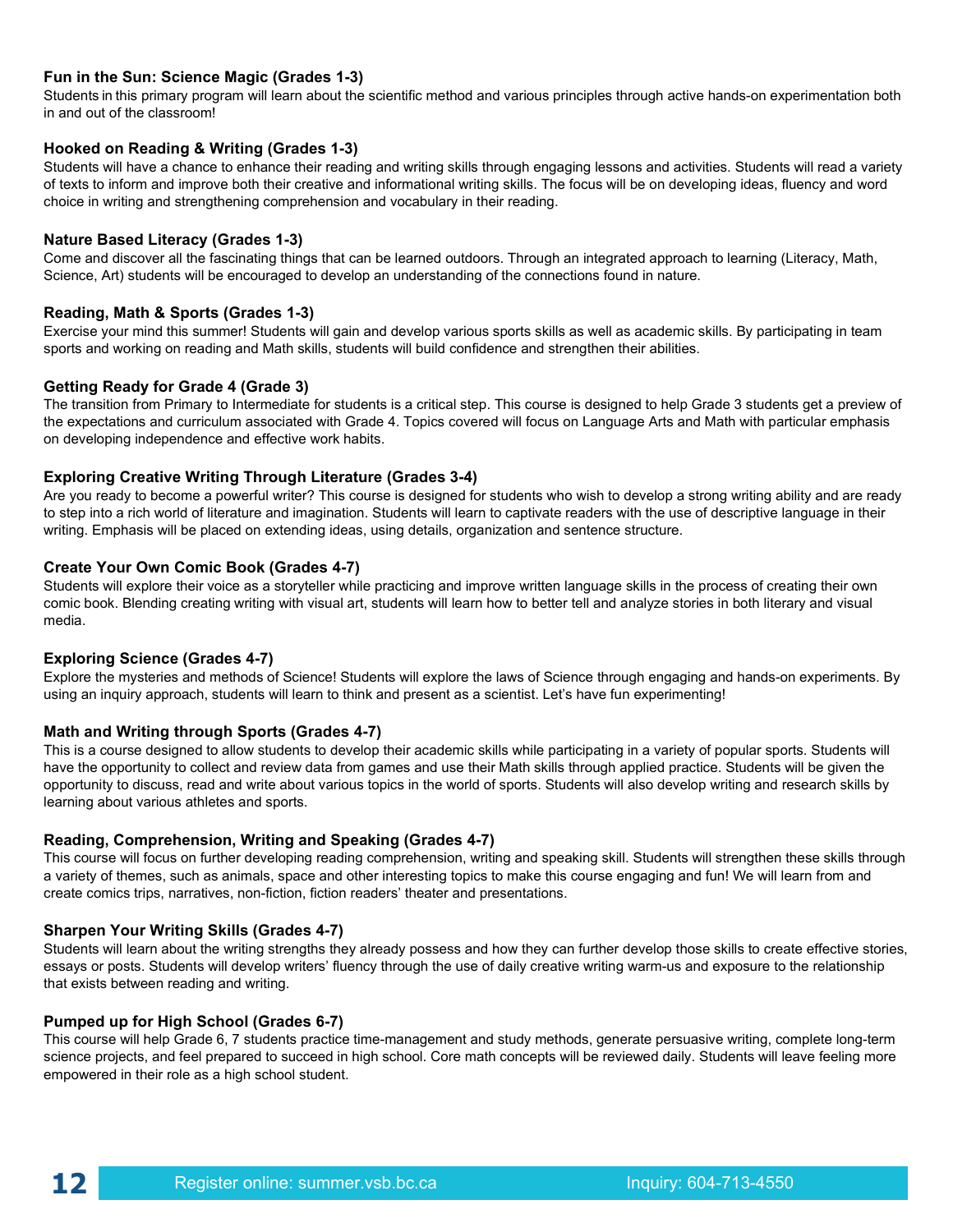#### **FEE-BASED (Non-Funded)**

#### **Aspiring Architects (Grades 1-3)**

In this beginner builders' course, students will use ingenuity and teamwork to plan, build, and decorate structures from everyday objects, both artificial and natural. Students will be given different materials (for example: cardboard, toilet paper rolls, leaves, twigs) to create and complete challenges in small teams within a certain amount of time. Students will learn to apply simple rules of physics and forces to build fun and fantastic structures like houses, castles, and even cities and roads! There will be a strong emphasis on developing fine motor skills, collaboration, and innovation*.*

#### **Fun with Coding (Grades 3-5)**

Welcome to Fun with Coding! This is a beginner coding course that will introduce students to the fundamentals of coding and computational thinking. Each day students will be given a variety of both plugged-in and unplugged activities that will develop their problem-solving skills, creativity, coding vocabulary and computational thinking! Overall, this will be a fun and engaging course that will leave students with a base understanding of coding so they can continue to grow into confident and capable coders!

#### **A Summer of S.T.E.A.M (Grades 4-7)**

Students will engage in small projects that incorporate the elements of science, technology, engineering, art, and math that form the basis of S.T.E.A.M.

#### **Early Engineers (Grades 4-7)**

This course is for kids who love Science and love to build! Want to recreate the Golden Gate Bridge using linguine? How about creating the tallest structure possible using only toothpicks and marshmallows? Ever heard of the "egg drop"? What about aluminum foil boats that can

#### **Trafalgar Elementary**

#### **Getting Ready for Grade 1 (Kindergarten)**

The leap to grade 1 is often a challenging experience. This course will help make the transition smoother. Students will develop their reading comprehension and writing skills in addition to previewing grade 1 math concepts. Emphasis will be placed on independence, working on criteria-based lessons, and building on organizational skills.

#### **Fun with Phonics (Grades 1-2)**

In this course, students will practice the fundamental skills for beginning reading and writing. Through games, music, and interactive activities students will have the opportunity to develop letter sounds, printing, and letter recognition. This course is ideal for beginning readers or those who need additional support with letters. 

#### **Super Science (Grades 1-3)**

What is matter and how does it change states? What makes a mammal a mammal and a fish a fish? Curiosity and critical thinking are encouraged as students question and explore the world around us.

#### **Get Outdoors – Fun with Writing (grades 1-3)**

Students will explore different aspects of creative writing and engage in physical education through a variety of games.

#### **I Can't wait for Grade 4 (Grade 3)**

The leap to Grade 4 and moving from primary to intermediate is often a challenging experience. This course will help make the transition smoother. Students will develop their reading comprehension and writing skills, in addition to previewing Grade 4 math concepts. Emphasis will be placed on independence, working on criteria-based lessons, and building on organizational skills. This course is for students who complete Grade 3 in the 2021/2022 school year.

#### **Get Outdoors – Fun with Writing (grades 4-5)**

Students will explore different aspects of creative writing and engage in physical education through a variety of games such as bocce, badminton, croquet, and disc golf.

#### **The Great Reading and Writing Experience (Grades 4-6)**

Explore very interesting and surprising short stories with a focus on comprehension, vocabulary, and writing extensions. Have fun predicting how a mystery may end or laugh at a surprise ending. Understand and utilize the different types of expository writing in new and fun ways. See how the elements of writing are put together and make them your own!

#### **Become a Better Reader! (Grades 4-7)**

You can become a better reader! In this course, students will engage and interact with text, by using various reading strategies inspired by Adrienne Gear, of Reading Power.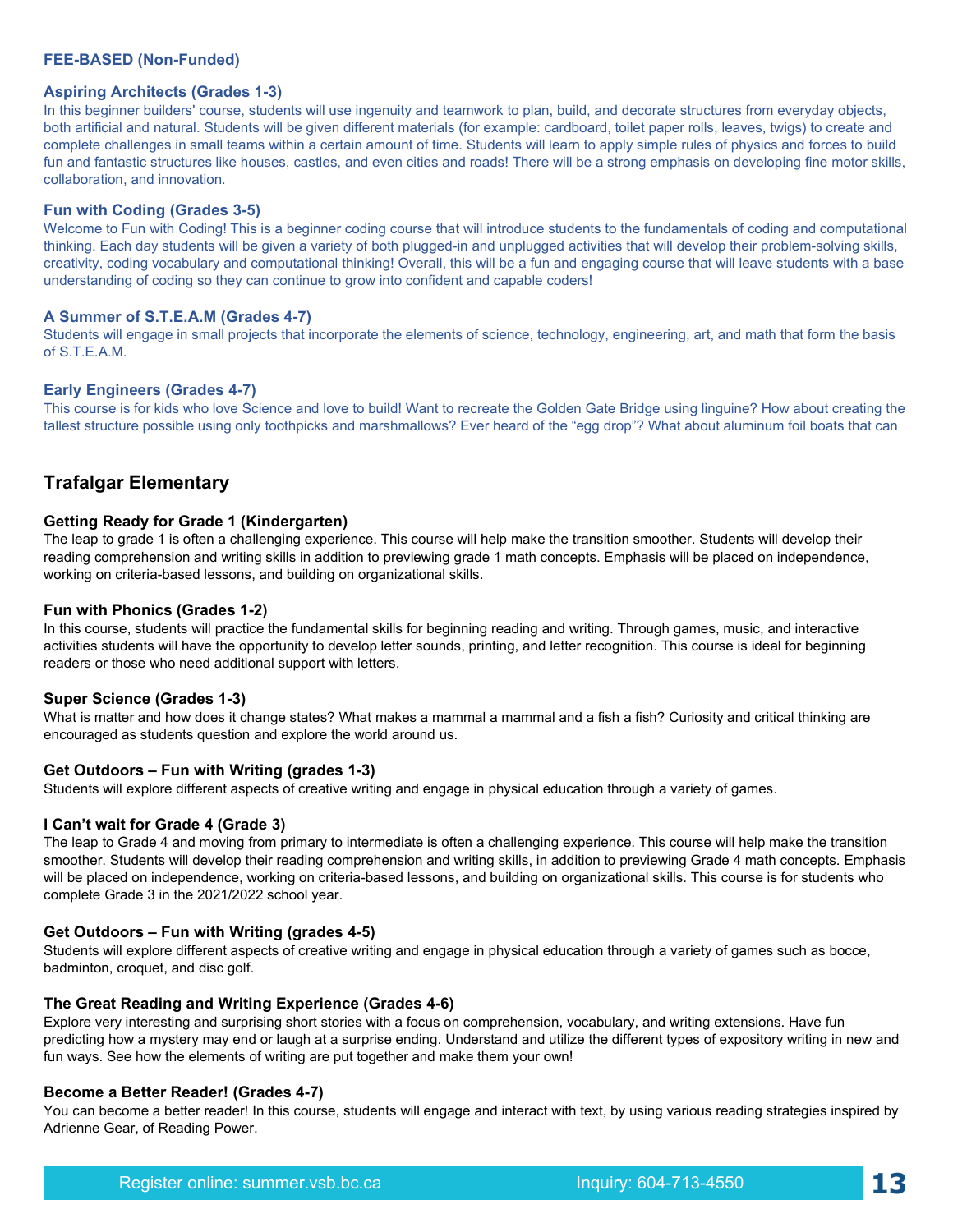#### **Create Your Own Comic! (Grades 4-7)**

Students will learn about the hero's journey through file, literature, and visual arts. Students will create their own superhero comic featuring a main character who goes on an adventure, conquers a challenge, and returns home transformed. Using plot structure, character motivation, and theme, students will ultimately produce their own hero comic!

#### **Financial Literacy (Grades 4-7)**

In this course, students will learn and use mathematical computation to build knowledge of practical financial literacy skills. Students will research how much things cost and use mathematical strategies to plan and create a project on budgeting money.

#### **ipad Adventures in Learning (Grades 4-7)**

Let your creativity come to life! This course will teach you how to connect learning in the classroom to the digital world. Come and learn how to write and share stories, in film, a news show or event, through scrapbooking, bring words and sentences to life and more!

#### **Junior Journalists (Grades 4-7)**

In this dynamic course combining writing, oral communication and photography, students will learn the basics of how to be an effective journalist from reading, analyzing, and writing their own news stories, to conducting interviews and exploring the basics of digital photography. Students will try their hands at music and video reviews, product advertisements, in-depth interviews, and everything in between to make their own headlines.

#### **Math: Beyond the Worksheet (Grades 4-7)**

Explore mathematical ideas through hands-on and interactive learning activities. Use your creative and mathematical mind to solve real-life problems. Discover why we learn math and see how it applies to your own life.

#### **Thought Detectives: Critical Thinking (Grades 4-7)**

In this active and engaging course, students will expand and develop their language and critical thinking skills using a variety of literacybased challenges. Students will debate their other classmates, try their hand at stimulating language challenges like word games and riddles, and learn how to be more persuasive writers and speakers overall.

#### **FEE-BASED (Non-Funded)**

#### **Exploring Nature through Art, Literacy, and Play (Grades K-3)**

Through exploration, inquiry, and imagination, students will read (be read to) and be involved in creative play outside. When children are provided with the opportunity to learn in nature, the benefits are numerous. Not only does this holistic approach boost emotional, mental, and physical health, interacting in and with our natural world enhances focus and attention, collaboration, and communication skills, selfesteem, confidence, and overall engagement. This course will provide children with the chance to experience books, art, and imaginative play as they connect with the natural world. Learning can and does occur anywhere at any time.

#### **Summer of S.T.E.A.M. (Grades 1-3)**

Is your child curious how things work? Does the natural world inspire them? Do they like to plan and navigate their own learning? This summer course involves a process of exploring the natural and material world. Students will be asking questions, making discoveries, and testing those discoveries in the search for new understanding. This educational program will fuel curiosity and confidence in students, building on foundational skills in science, technology, engineering, art/design and math.

#### **ADST Early Engineers (Grades 4-7)**

This course is for kids who love science and love to build! Want to recreate the Golden Gate Bridge using toothpicks? Construct your favourite superhero or little pet's hideout? How about creating the tallest structure possible with just pasta and marshmallows? How many pennies can your aluminum foil boat hold before it sinks? Ever heard of the 'egg drop'? In this course students will develop engineering skills and think outside the box with everyday materials to create extraordinary structures.

#### **Script Writing and Movie Making (Grades 4-7)**

Movie Makers students will engage in a brief exploration of film history before adventuring into the development of their own skills in movie making. Work will include developing writing skills through the creation of story treatments, scripts, and story boards. There will be individual and group work requiring a high degree of communication and critical and creative thinking. Areas investigated can include stopmotion, silent movie making, documentary, and short films. Access to district iPads will be available; however, students may bring compatible devices from home.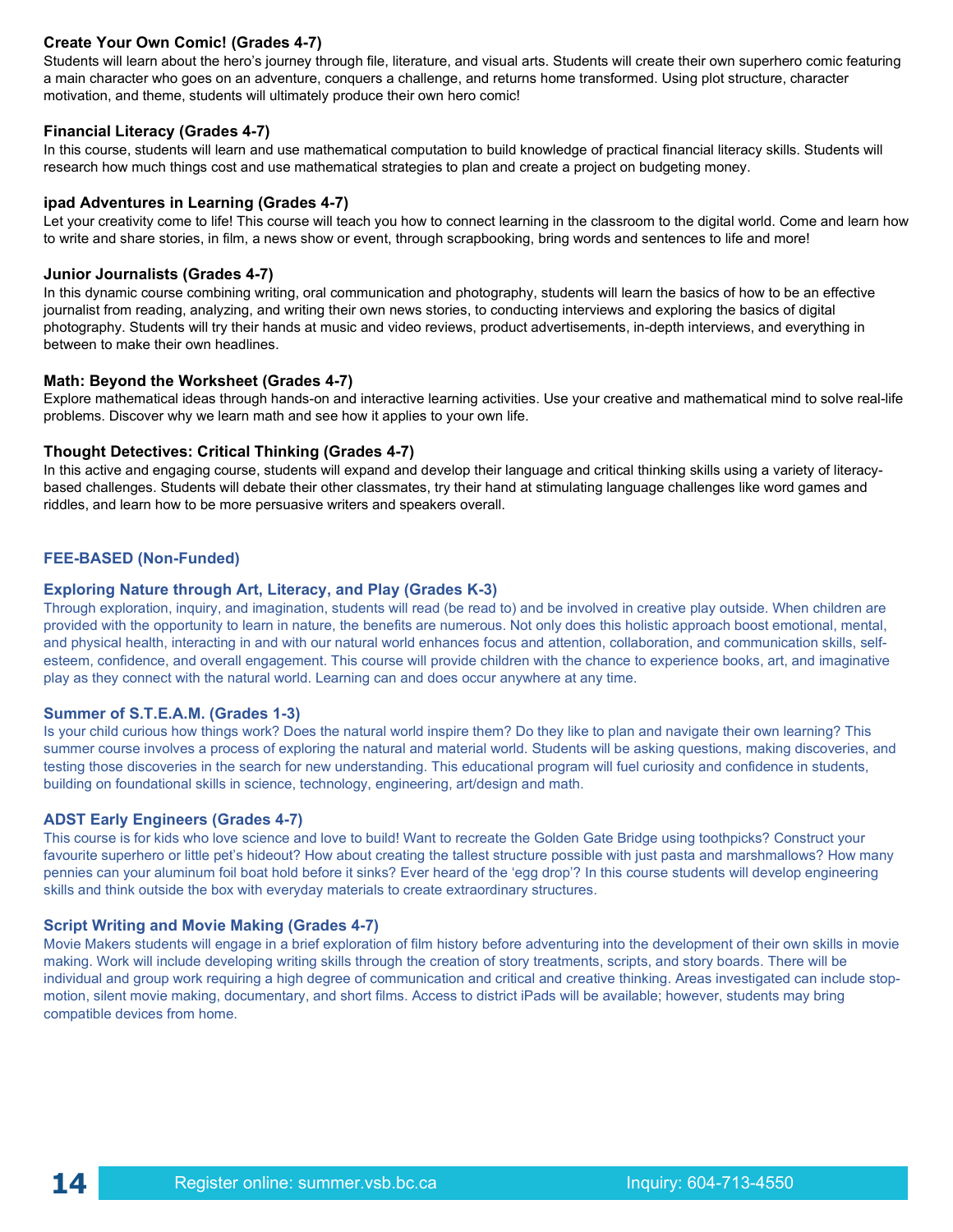## **Van Horne Elementary**

#### **Getting Ready for Grade 1! (Kindergarten)**

This course is designed for students who completed Kindergarten in the 2020-2021 school year. Take a tour with us through the wonderful world of learning as we review the Kindergarten curriculum, preview the grade one curriculum and strengthen our literacy and numeracy skills. Working with fiction and non-fiction literature, we will further develop our communication, creative thinking, critical thinking and fine motor skills.

#### **Creative Scientists! (Grades 1-3)**

Join us on a fun adventure where Science and Art meet! Students will have the opportunity to ask questions, feed their curiosity, exercise their creativity, and explore their imagination through fun hands-on experiments and projects that integrate both the sciences and the visual arts.

#### **Hooked on Writing! (Grades 1-3)**

Would you like to develop your writing skills? Get ready for a fun and engaging way to learn about the writing process. We will explore different types of writing such as personal narrative, informative, and opinion writing. Prepare to expand your skills and take your writing to new heights!

#### **Learning to Love Literacy (Grades 1-3)**

Students will grow in their literacy learning by participating in activities such as writers' workshop, literacy centres, and guided reading. These activities will provide students with opportunities to practice their reading, writing, and oral language skills in a fun, collaborative, and engaging way!

#### **Read, Write, Play! (Grades 1-3)**

Students will develop their reading and writing skills through a variety of cooperative games and sports such as floor hockey, soccer, badminton, and basketball. Students will have the opportunity to develop leadership, independence, teamwork, and perseverance all while building physical literacy.

#### **Stories Live within Us (Grades 1-3)**

Stories live within and all around us. Anyone can be a storyteller! By cultivating inspiration through story workshops, books, artworks, photographs, nature walks, music, and more, students will work through the processes of planning, creating, revising, and sharing stories in a variety of forms, including writing, oral presentations, and comics.

#### **Getting Ready for Grade 4 (Grade 3)**

The transition from Primary to Intermediate for students is a critical step. This course is designed to help Grade 3 students get a preview of the expectations and curriculum associated with Grade 4. Topics covered will focus on Language Arts and Math with particular emphasis on developing independence and effective work habits. 

#### **Math Games, Puzzles and Art (Grades 4-5)**

Students will sharpen their computation and problem-solving skills through a variety of math games, puzzles and art activities. This fun and engaging course uses hands-on activities and interactive challenges to build and strengthen a student's understanding of math concepts. Students will be provided with games, activities, and strategies that can be used in the future.

#### **Read and Respond to Great Stories! (Grades 4-7)**

Students will read a variety of stories and respond to them in creative ways such as using art, drama, and writing. Activities are geared towards strengthening comprehension, sharpening writing skills, and developing an interest in reading.

#### **Young Entrepreneurs (Grades 4-7)**

Looking to become a young entrepreneur? Do you have ideas for an invention of a new product or service? Students will develop a prototype, create various advertisements, and pitch and present their ideas in this innovative course!

#### **Can You Science? (Grades 6-7)**

Learn how science is applicable in our everyday life through a variety of hands-on experiments and inquiry-based activities. Outdoor activities are weather dependent and are subject to changes.

#### **Pumped up for High School (Grades 6-7)**

This course will help Grade 6, 7 students practice time-management and study methods, generate persuasive writing, complete long-term science projects, and feel prepared to succeed in high school. Core math concepts will be reviewed daily. Students will leave feeling more empowered in their role as a high school student.